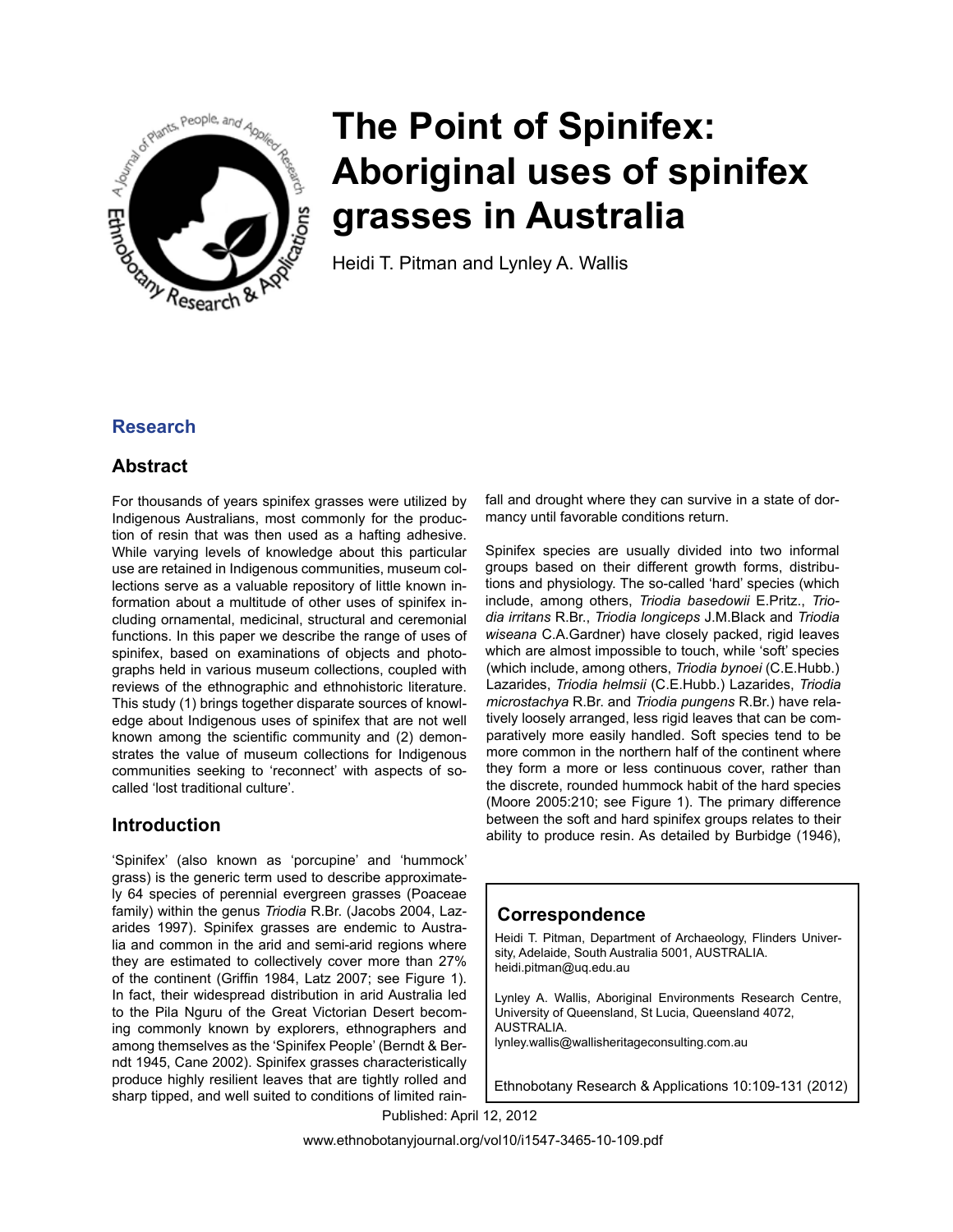

**Figure 1**. Australia with (**A**) the approximate distribution and image of resinous 'soft' spinifex species; (**B**) the approximate distribution and photo of non-resinous 'hard' spinifex species; and (**C**) the approximate distribution of spinifex dominated communities (after Griffith 1984, Latz 2007, Pitman 2010).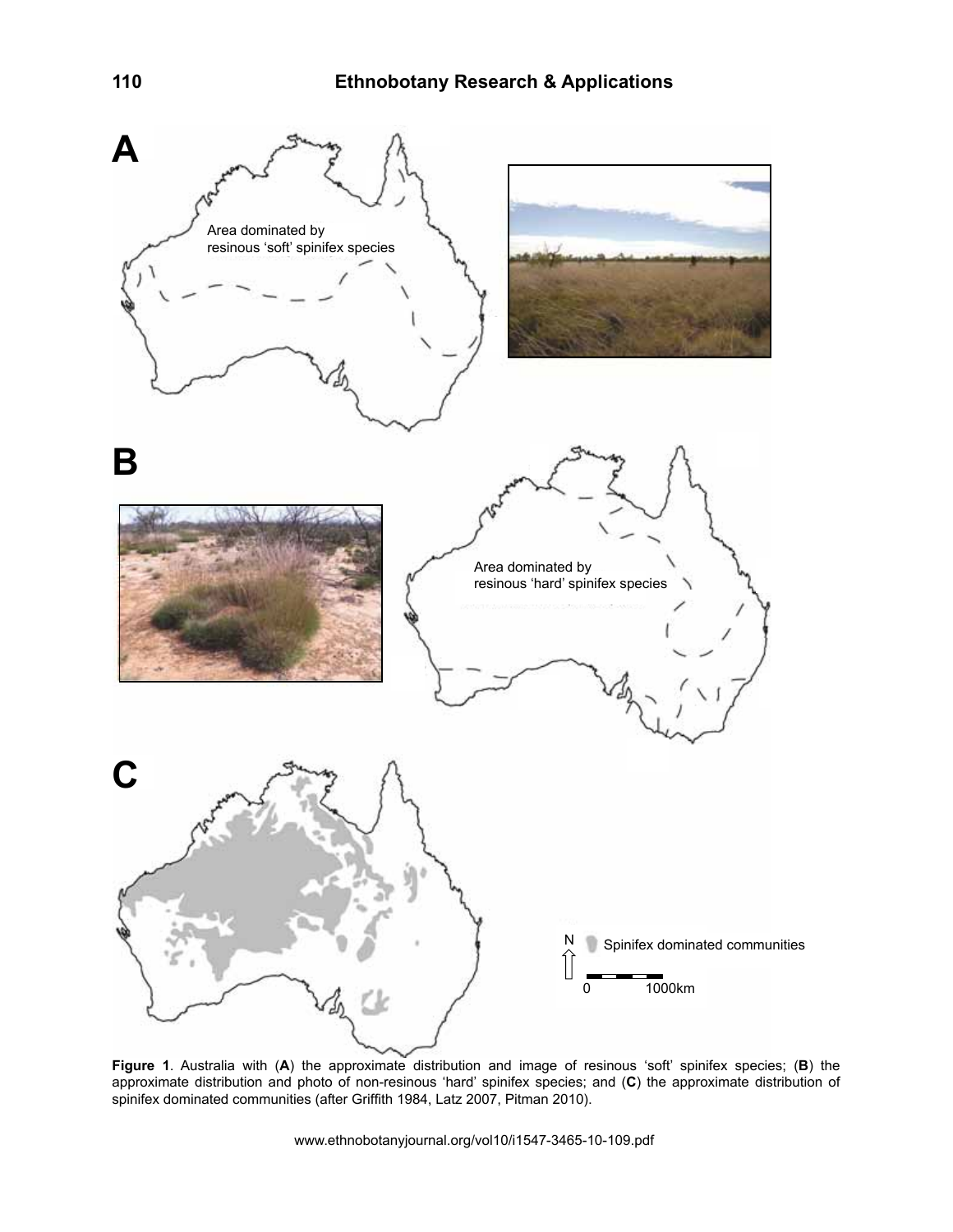the leaf epidermis of soft species contain specialized resin producing cells while hard spinifex species do not contain such cells and therefore are non-resinous.

To date there have been a limited number of studies investigating Indigenous uses of spinifex. Sheridan (1979) explored the relationship between spinifex resin and **tula** adzes (a specialized woodworking tool common to arid Australia), summarizing ethnographic accounts about resin production. While an excellent piece of research, Sheridan's thesis remains unpublished and not widely available. Binford (1984) presented research conducted with Alyawara men in Central Australia (east of the Davenport Range) on the process of resin production, providing a valuable first-hand account of the techniques involved and critical discussion of the limitations of such ethnographic research. One of the most widely recognized experts with respect to the ecology of spinifex is Latz (1995, 2007), who has undertaken extensive research in Central Australia investigating fire and the role of spinifex within the desert environment. Likewise, Clarke (2007) has also written on the role of spinifex fires in Central Australia, as well as generally on the production and uses of spinifex resin. In particularly focused studies, Kelleher and Memmott (1997) and Memmott and Go-Sam (2007) carried out systematic reviews of the role of spinifex in architecture, demonstrating its widespread use for the cladding of timber framed structures and creating windbreaks in Central Australia by Aboriginal groups, as well as in the Kimberley (northwestern Australia) by non-Indigenous settlers. Recognition of the architectural value of spinifex led to the initiation of an Australian Research Council (ARC) funded project (DP0877161) led by Prof. Paul Memmott exploring the potential of spinifex for use as a sustainable building material in remote Australia (hereafter the "ARC Spinifex Project"). Despite the value of the aforementioned studies, they have either been relatively limited geographically and/or typically focus on a restricted aspect of spinifex use (e.g., resin for hafting) to the exclusion of other applications.

While varying levels of knowledge about spinifex use continues to be held by some members of Indigenous communities, as a result of European colonization and the irrevocable alteration it caused to traditional lifeways of Aboriginal Australians, such knowledge greatly declined in the nineteenth and twentieth centuries (Clarke 2007). A great deal more information exists in the ethnographic and ethnohistoric literature, and via objects held in museum collections, in spite of the inherent biases of such sources. For instance, many ethnographic records are Eurocentric and androcentric in nature (Belk & Wallendorf 1994, Conkey & Gero 1991, Levy 2007, McGrath 1990, Weedman 2007); the absence of female perspectives in many accounts of Indigenous Australian lifeways has been noted by prominent female anthropologists (e.g., Bell 1983, Kaberry 1939). Likewise, museum collections are widely acknowledged as being highly selective, sampled only from

specific temporal and spatial contexts and therefore not fully representative (e.g., Cooper 1989, Edwards & Stewart 1980, Griffiths 1996, Jones 1996, Satterthwait 2008). They reflect the gender and ethnic background of collectors as well as internal and external collecting practices and policies, and also the response of Indigenous people to these circumstances (Peterson *et al*. 2008:2).

The timing and the motivation behind collection practices would have had significant impacts on the collection and documentation of certain spinifex technologies and related material culture items; thus it is likely that only a sample of the uses of spinifex were ever observed and/ or recorded, and to have made their way into museum collections. Nevertheless, such assemblages represent valuable sources of knowledge that might otherwise be considered 'lost'. In this paper we bring together the widely dispersed ethnographic, ethnohistoric, ethnobotanical, anthropological and archaeological literature and museum collections to present a comprehensive assessment of the range of spinifex uses by Aboriginal people.

# **Methods**

Database and physical searches were made of the collections held by the South Australia Museum (SAM), Melbourne Museum (MM), Queensland Museum (QM) and Western Australia Museum (WAM). In addition, on-line databases for the American Museum of Natural History (AMNH), British Museum (BM), Berndt Museum (BeM), Cambridge Museum of Archaeology and Anthropology (CMAA), National Museum of Australia (NMA), Peabody Museum (PM), Pitt Rivers Museum (PRM), Royal Ethnological Museum (REM) and the Smithsonian National Museum of Natural History (SNMNH) were searched. In order to better understand processes involved in resin production, experimentation extracting resin from *T. pungens*  was undertaken during August 2010 and May 2011 at the Dugalunji Camp, Camooweal, northwest Queensland. Literature survey focused on ethnographic and ethnohistoric accounts and observations located in journals, books, theses and films. Photographic archives including Picture Australia (National Library of Australia), the Australian Institute of Aboriginal and Torres Strait Islander Studies catalogue and the Ara Irititja Archive were systematically searched.

# *Being specific: Spinifex related terminology*

Before proceeding it is worth clarifying some of the key terminology we use in this paper, as among some historical accounts we refer to there exists considerable confusion. As noted above, the term 'spinifex' is commonly used to refer to grasses within the genus *Triodia* (including plants formerly classified as *Plectrachne* Henrard; see Lazarides 1997). However, within the non-botanical literature the term has sometimes been used indiscriminately, when in fact authors mean to refer to plants from the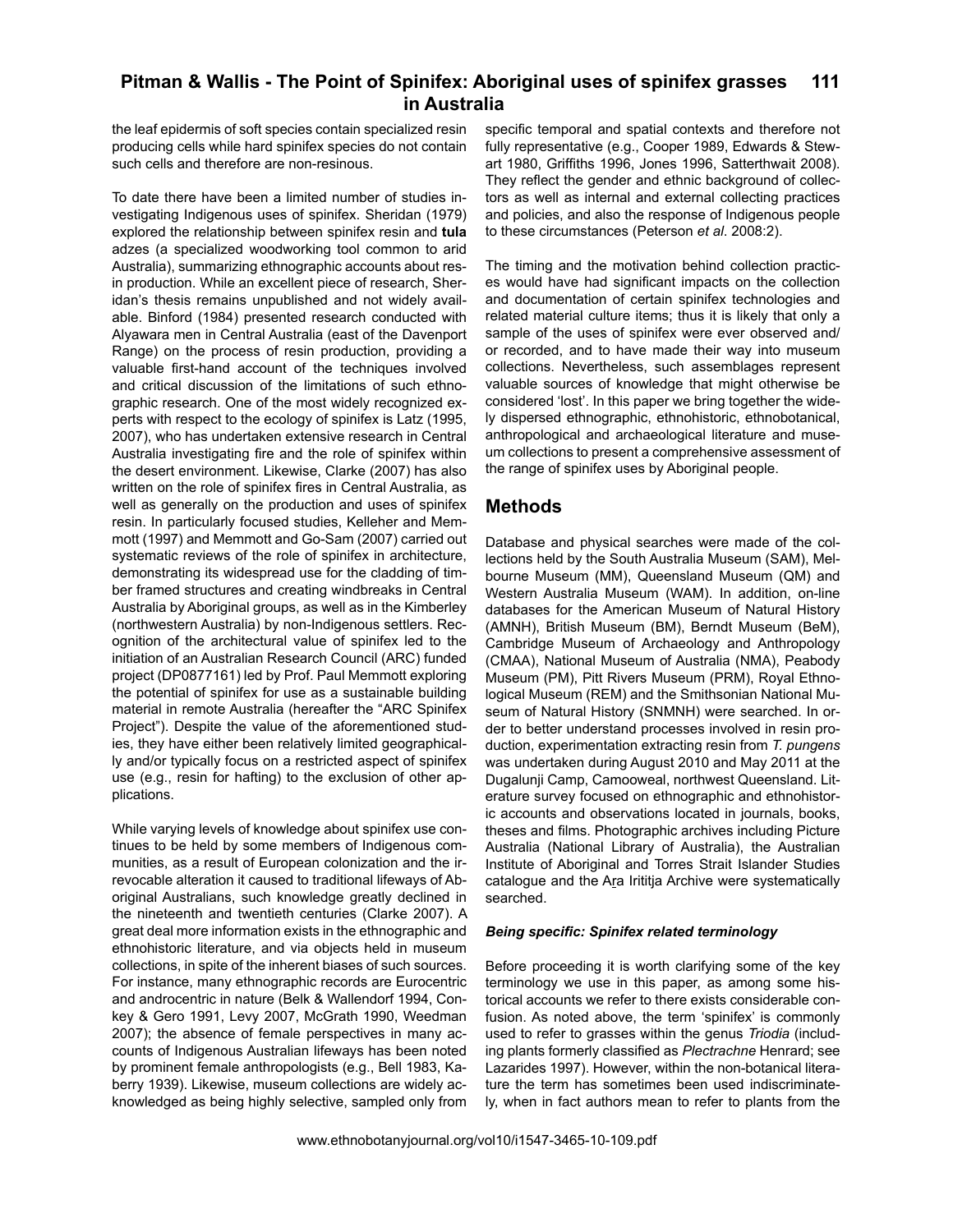genus *Spinifex* L. In Australia, *Spinifex* spp. grasses are found throughout coastal sand-dune areas, and are very different in appearance and habitat to those of *Triodia* spp. (Watson & Dallwitz 1992:860-862). Further confusion is also created by the fact that *Zygochloa paradoxa* (R.Br.) S.T.Blake was initially classified as *Spinifex paradoxa*. Z*ygochloa paradoxa* or 'sandhill cane-grass' is the single species in this genus endemic to Australia and, while it has a similar habitat to that of spinifex, it is physically quite different (Jessop *et al*. 2006, Watson & Dallwitz 1992:985- 986).

Within this paper we use the term 'spinifex' as a common name for plant species within the genus *Triodia*. Additional complexity exists because it is difficult to distinguish between the different species of spinifex, especially for non-botanists, and even for specialists if fertile material is not available for examination. Furthermore, many early accounts identify the existence of only three species (*T. basedowii*, *T. irritans* or *T. pungens*) when in fact there are many other species now known to exist.

Another terminological issue requiring clarification relates to the words used to describe the sticky substance exuded by soft spinifex species. Over the past century various authors have often interchangeably and indiscriminately used words including resin, wax, gum, adhesive and cement for this substance. Technically, a gum comprises polysaccharides and is soluble in water, insoluble in common organic solvents such as alcohol or ether, and will not soften on heating. In contrast, a resin is a hydrocarbon secretion comprising volatile and non-volatile terpenoid and/or phenolic secondary compounds that will not dissolve in water but will dissolve in organic solvents, and will soften on heating (Langenheim 2003:23-50). Like resins, waxes are also heat-sensitive substances consisting of hydrocarbons or esters of fatty acids that are insoluble in water but soluble in non-polar organic solvents. As such gums and resins are technically quite different substances, though the terms wax and resin can correctly be used interchangeably. Herein we use the term 'resin' in keeping with its technical definition, except when citing original sources which incorrectly use other terms. Spinifex resin is thermoplastic, meaning that below its glass transition temperature (about 25°C) it is hard and brittle, and above that temperature it becomes soft and malleable, making it an ideal adhesive. The terms 'cement' and 'adhesive' are used in a general sense to mean a material used to bond two objects together.

# **Results**

# *Spinifex resin processing*

Much information is available in the ethnographic and ethnohistoric literature about the processes involved in resin production, as summarized and discussed in detail by Sheridan (1979) and Pitman (2010). For this and reasons

of brevity, a detailed description of these processes is not presented again herein; rather we provide a brief summary of the pertinent aspects of this technique for those unfamiliar with it. The primary and most widely spread means of resin processing is via threshing of soft spinifex plants to remove the adhering resin in a dry, dust-like form, winnowing and yandying to remove extraneous sediment and chaff, and then gently heating the residual material until it coagulates into a viscous form that hardens upon cooling (e.g., Binford 1984, Brokensha 1975, Campbell 1963, Cleland 1966, De Graaf 1967, Gould 1970, Roth 1904, Sheridan 1979, Tindale 1965).

## *Indigenous uses of spinifex*

Despite the many adhesive substances accessible in Australia (e.g., Aiston 1929:45, Basedow 1925:365, Brokensha 1975, Clarke 2007, Cleland 1966, Cribb & Cribb 1982:89, Elkin 1964:39, Latz 1995, Roth 1897, 1904, Spencer & Gillen 1904:640, Thomas 1906:54) there appears to have been a distinct preference for spinifex resin. The latter was often used preferentially even when other adhesives were available, and was widely traded (e.g., see Aiston 1929:44, Carnegie 1898:395, Chewings 1936:7, 42, Clarke 2007:120, De Graff 1967:118, Mc-Bryde 1987:264, Roth 1897:102). In addition to its critical adhesive function our assessment reveals there are many other diverse uses of spinifex, which serve to illustrate its significance as a resource in both traditional and contemporary Aboriginal contexts. For ease of discussion we have grouped these uses into 11 main categories:

- 1. Plants for cladding for shelters [given the already substantive reviews of this category by Memmott & Go-Sam (2007) and Kelleher & Memmott (1997) this is not discussed further herein];
- 2. Resin as a sealant;
- 3. Resin for repair purposes;
- 4. Resin as an adhesive;
- 5. Resin as a malleable substance used for the crafting of beads, figurines, vessels and other objects;
- 6. Stems, seed stalks, leaves and stolons for basketry;
- 7. Fiber manufacture for string and cordage used in nets and bags;
- 8. Plants, resin and associated ant nests for medicinal purposes;
- 9. Seeds and internodes as a food source;
- 10. The production of fire for light, heat, communication and hunting; and,
- 11. Other miscellaneous uses including in games, for minimizing water loss in water carriers, wrapping objects, shoring wells, paper making and road making.

Based on our studies, we are confident that the above categories incorporate the majority of Aboriginal uses of spinifex, however, do not discount the possibility of further research, particularly any undertaken with knowledgeable Indigenous Elders, revealing additional categories of uses.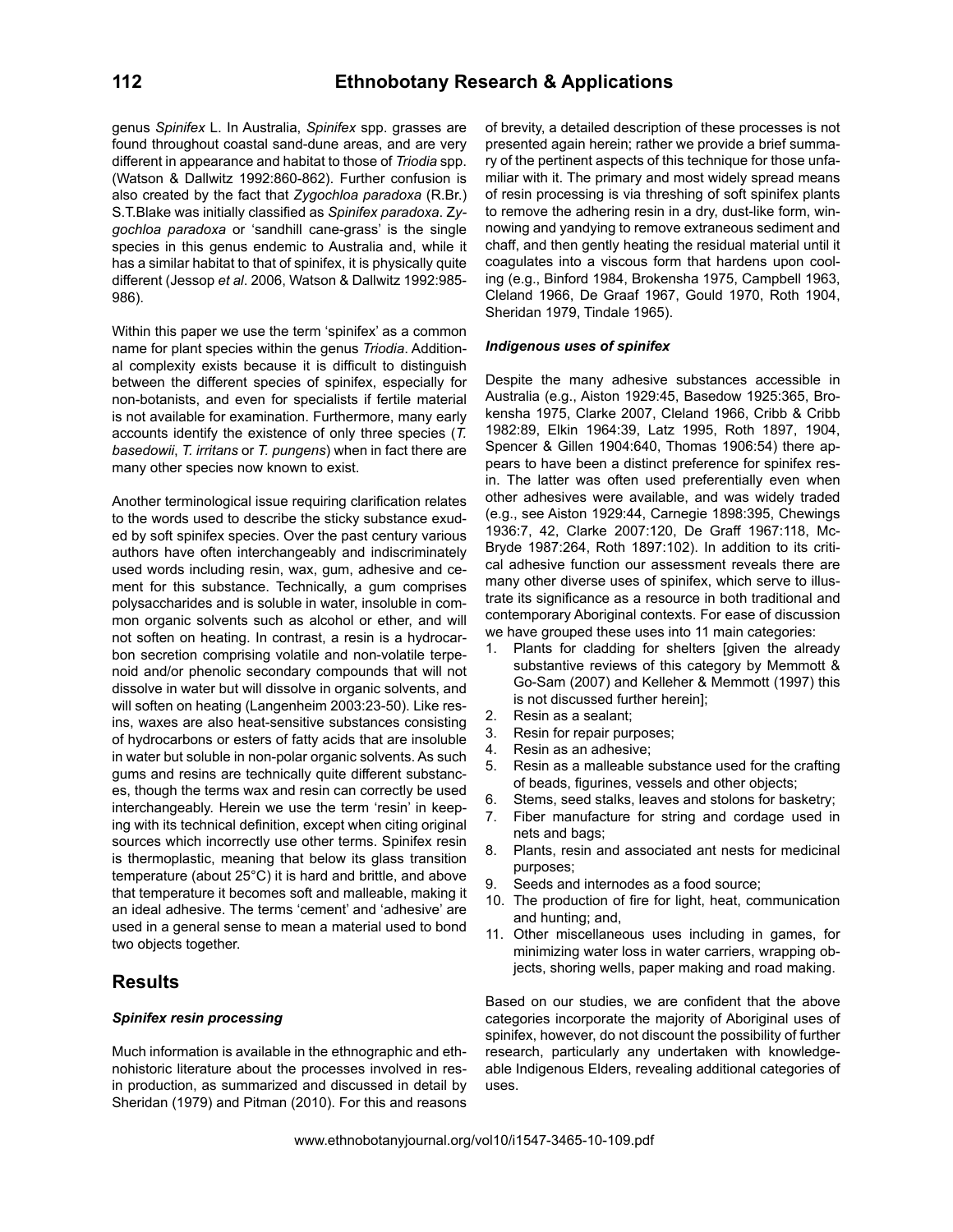# *Resin as a sealant*

The waterproofing qualities of spinifex resin mean that, unlike gum adhesives, such as those derived from wattles (*Acacia* spp.) and beefwood (*Grevillea striata* R.Br.), it is also an effective sealant. Museum collections provide the best indication of this, as this use is rarely mentioned in written accounts. For example, the British Museum holds a bark water carrying vessel made by the Worora in the Kimberley (northwest Australia) caulked with "spinifex wax" (Oc1953,03.6). Numerous other vessels with waterproof linings appear in museum collections, although the specific material of the lining is rarely defined (e.g., CMAA E 1908.529). Visually many adhesives share similar physical characteristics, a situation further complicated when another material, such as ochre, has been used to coat them (as is common). As yet there is no quick and simple chemical test available to distinguish between adhesives (though efforts are being exerted to this end, see for example Blee *et al*. 2010 and Bowden & Reynolds 1982). Nevertheless, as spinifex resin is waterproof and most other adhesives are not, it is not unreasonable to assume that the former was used preferentially when waterproofing was desired.

## *Resin for repair purposes*

Spinifex resin was also routinely used for plugging small holes and repairing cracks in wooden and other objects (e.g., Brokensha 1975:64, Dunlop 1966, Goddard & Kalotas 1988:14, Gould 1970:37-38, Schulze 1891:13, 288, Thomson 1964:Plate xxxix, Wightman *et al*. 1991:27). Museum collections indicate that repairs to wooden objects using spinifex resin were common, including **coolamons**, spears and shields (e.g., MM X98714, SAM A62362, BeM 3470.00D; see Figure 2) though, as with resin sealants, being confident the repair material is spinifex resin is oftentimes difficult. There are also suggestions that such use of resin could be preventative rather than curative, as a wooden bowl in the Berndt Museum (BeM 3168.00) is accompanied by a note stating that spinifex gum was often placed at the ends of wooden dishes in Arnhem Land (Northern Territory) to prevent splitting [emphasis our own].

## *Resin as an adhesive*

As noted, the most common use of spinifex resin was as an adhesive for joining materials together to form com-



**Figure 2**. Wooden **coolamon** collected in 1971 by Robert Edwards from Ernabella Mission, Australia, showing spinifex resin repair. Currently held in the South Australian Museum collection (A62362). [Photographer: Heidi Pitman]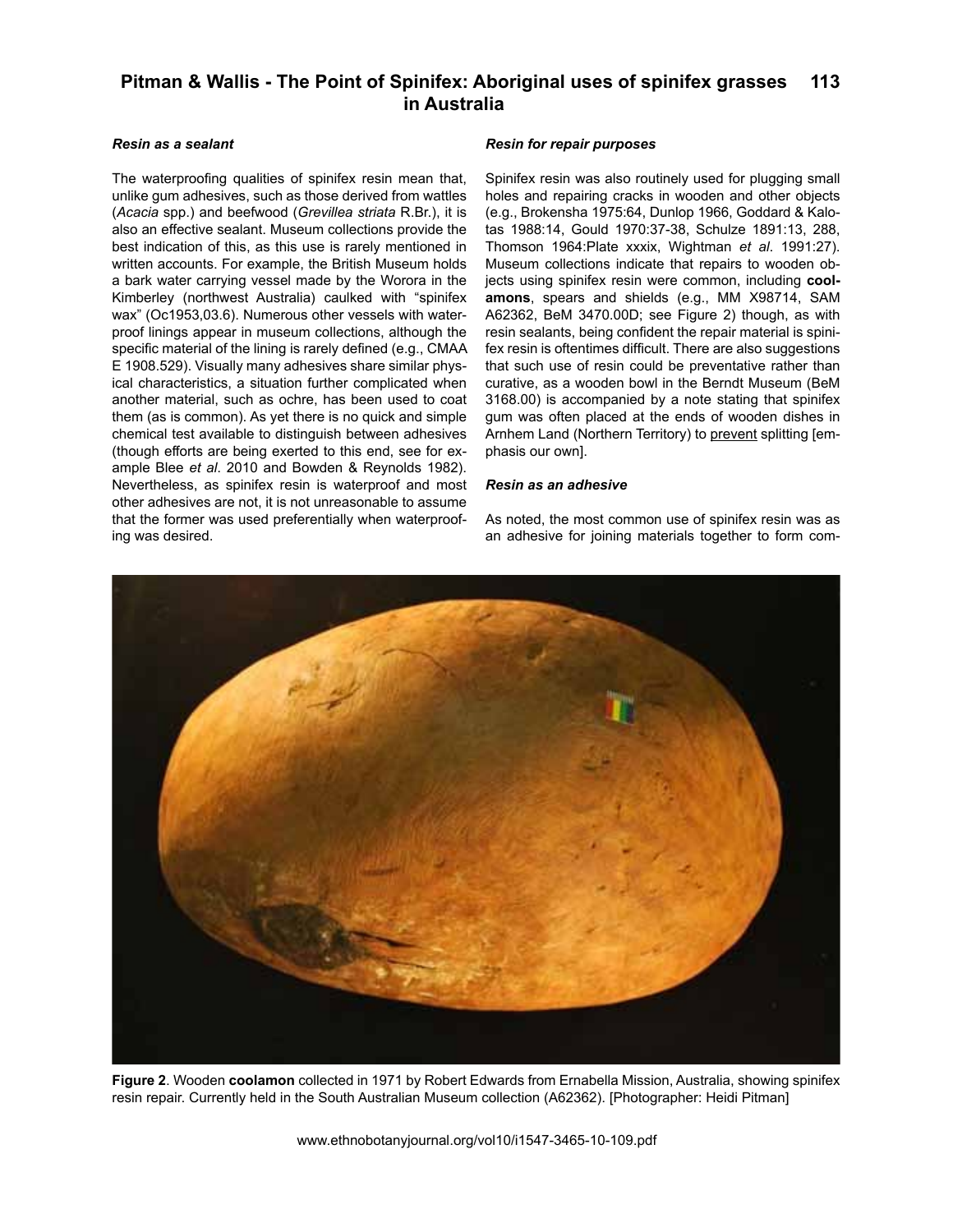posite objects. The range of such composite objects is extensive, and for the ease of discussion we have separated them into three main groups: (a) tools and weaponry; (b) items of personal adornment; and (c) items involved in sorcery.

# *Tools and weaponry*

Adhesive-based hafting of tools and weapons offers several benefits over lashing, including the more efficient use of raw materials (Akerman 1978:489). The use of spinifex resin has been recorded at length throughout Australia for the hafting of:

- stone points to shafts or wooden handles to form spears and adzes, the latter including on the end of spear-throwers (e.g., Aiston 1929, Brokensha 1975:39, 45, Carnegie 1898:339-340, Chewings 1936:7, De Graff 1967:118, Elkin 1964:39, Gould 1970:37-38, Greenway 1972:194, 204, Long 1971:269, Noone 1949:111-113, Roth 1897:146-147, Spencer 1896:71, Spencer & Gillen 1899:575, 581- 583, 638-640, 676-677, 1904:636-637, 667, Thomas 1906:49) and in one rare instance a wooden fighting club (Brokensha 1975:62);
- ground-edge stone axes into wooden handles (e.g., Basedow 1925:363, Carnegie 1898:342, Spencer & Gillen 1899:590, 593). Roth (1897:151) observed that the resin is worked into the haft with the fingers

to fill up any gaps which may remain between the handle and axe head to improve performance;

- wooden handled stone knives (e.g., Basedow 1925:364, Roth 1897:151, Spencer & Gillen 1904:644-652); and,
- two-piece bone or wooden fish hooks, joined and attached to a line with resin (Spencer & Gillen 1904:676-677).

Some objects incorporate resin not for hafting per se, but rather to create a handle for gripping. For example, Thomas (1906:50) described a saw-like implement with a row of stone flakes set in a resin handle, and there are multiple examples of descriptions of stone knives with resin attached to the butt end to facilitate handling (e.g., Basedow 1925:364, Noone 1949:112, Roth 1897:151, Spencer & Gillen 1904:644-652; see Figure 3). Fighting clubs with a circle of spinifex resin close to one end to aid in grasping were made by the Kaitish and Warramunga (from northwest of the Davenport Range in Central Australia) (Spencer & Gillen 1899:602-603). Among the Wambia (from southeast of the Barkly Tableland in Central Australia) a circle of spinifex resin was also recorded as being used to affix a fur-string tassel to the end of a spearthrower, a second circle providing a firmer grip for the user (Spencer & Gillen 1899:581). Likewise, the Berndt Museum includes a wooden message stick with spinifex resin moulded around one end from the Western Desert (BeM



**Figure 3**. Stone blade with spinifex resin to facilitate handling collected by Norman Tindale from Mount Davies in South Australia in 1970. Currently held in the South Australian Museum collection (A60687). [Photographer: Heidi Pitman]

1727.00); a similar object is held by the National Museum of Australia (NMA 1985.0101.0310).

Museum collections in Australia and overseas abound with examples of the aforementioned types of artefacts, though rarely has sufficient level of detail been recorded to be entirely certain of the adhesive used.

One final, unusual use of resin in this category was observed by Spencer and Gillen (1899:588) who described how star- or sometimes irregularly-shaped patches of resin were inserted into the wood of shields. They recorded these as having no functional use but rather as being purely for ornamentation purposes.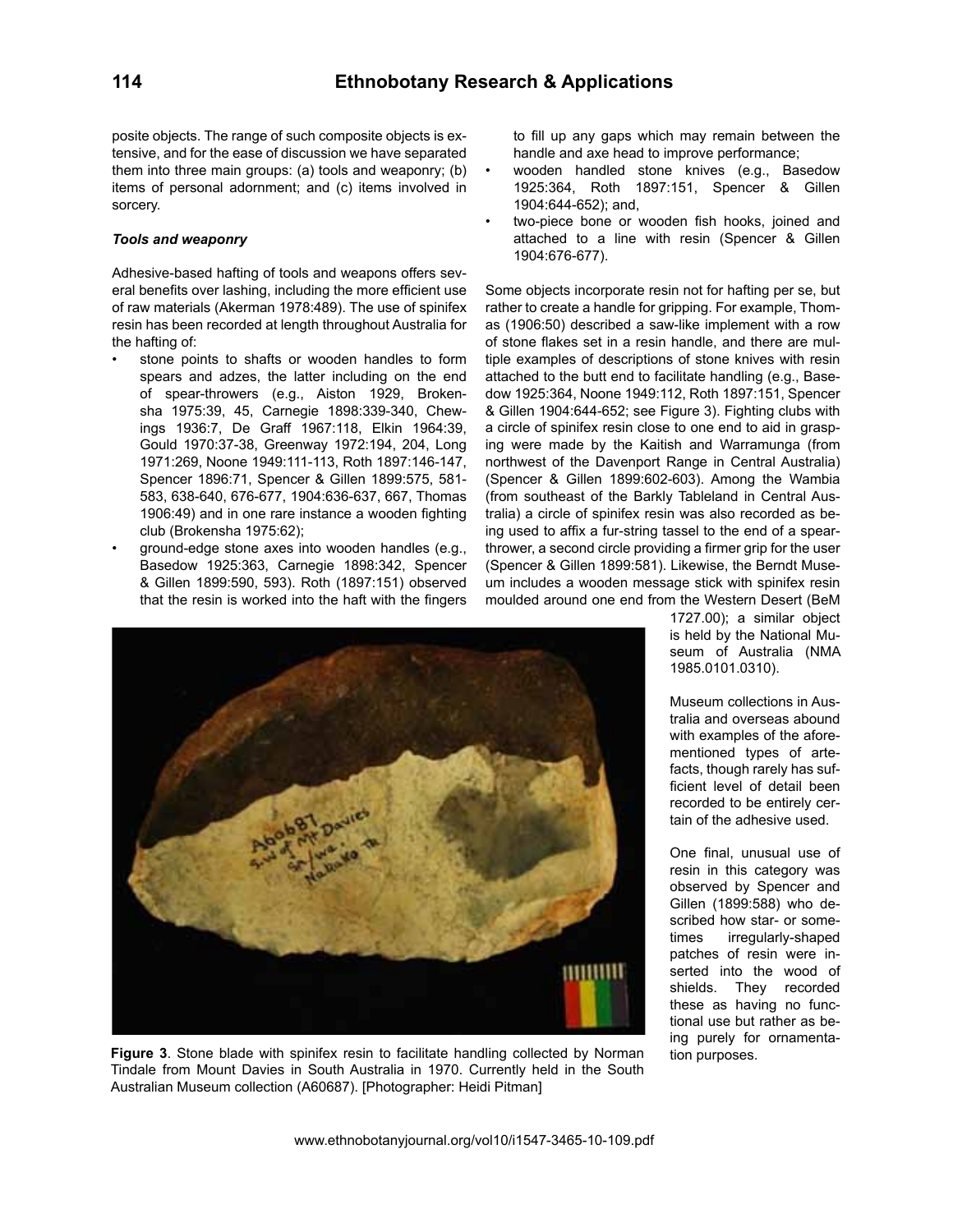

**Figure 4**. Personal adornment object of unknown date made from *Erythrina vespertilio* Benth. seeds attached to human hair using spinifex resin. Thought to be from the Dalhousie Station in the Northern Territory, Australia. Currently held in the South Australian Museum collection (A60598). [Photographer: Heidi Pitman].

# *Personal adornment*

Beyond weapons and tools, spinifex resin was also used extensively in the manufacture of objects of personal adornment. In such items the resin was typically used either to join two different component materials or as the medium into which other items, such as seeds, were embedded. Such objects are sometimes referred to in ethnographic sources, though much less frequently than are weapons (a situation possibly explained in part by the gender bias in such literature). For example, Spencer and Gillen (1899:574) observed Kaitish and Warramunga women of Central Australia wearing, as an ornament on the forehead, a small lump of spinifex resin in which kangaroo teeth or small bright seeds were fixed. Similar ornaments are also described by Spencer and Gillen (1904:688), Roth (1897:109), Chewings (1936:40, 65) and Carnegie (1898:245), along with neckbands with inset small bone, eagle claw, teeth, shell or seed pendants (Spencer & Gillen 1899:691, 692, 694), and arm bands with feathers or claws (Spencer & Gillen 1899:687). Many elaborate examples of such items are present in museums, including pendants (e.g., AMNH 80.1/ 5607, NMA 1985.0060.0737, SAM A3057), armlets, hair pieces (e.g.,

BeM 3471.00D, NMA1985.0112.0141, SAM A3268), brow ornaments (e.g., PRM 1900.55.259), belts and other miscellaneous items (e.g., SAM A60598; see Figure 4). 'Pins' of wood and gum occur in the British Museum made by the Dieri (from the Strzelecki Desert in central Australia) (e.g., Oc1908, 0620.33-35), with McBryde (1987:264) noting the Dieri obtained their spinifex "from distant areas west or north of Cooper Creek" through well established trade routes as resinous species did not grow locally. One object of personal adornment found in abundance in museum collections (perhaps due to its prevalence among Aboriginal men throughout central Australia), were nose bones or pegs, which were commonly worn through the pierced nasal septum to mark the end of childhood. Usually the bone was kangaroo, but could also be bird, in which case one end of the hollow bone was filled with spinifex resin and the other ornamented with feathers (Spencer & Gillen 1899:574; see AMNH 80.1/ 5603-5606, BeM 3173.00-3181.00).

#### *Resin for sorcery purposes*

In this third sub-category of adhesive resin uses we include composite objects related to sorcery. In these in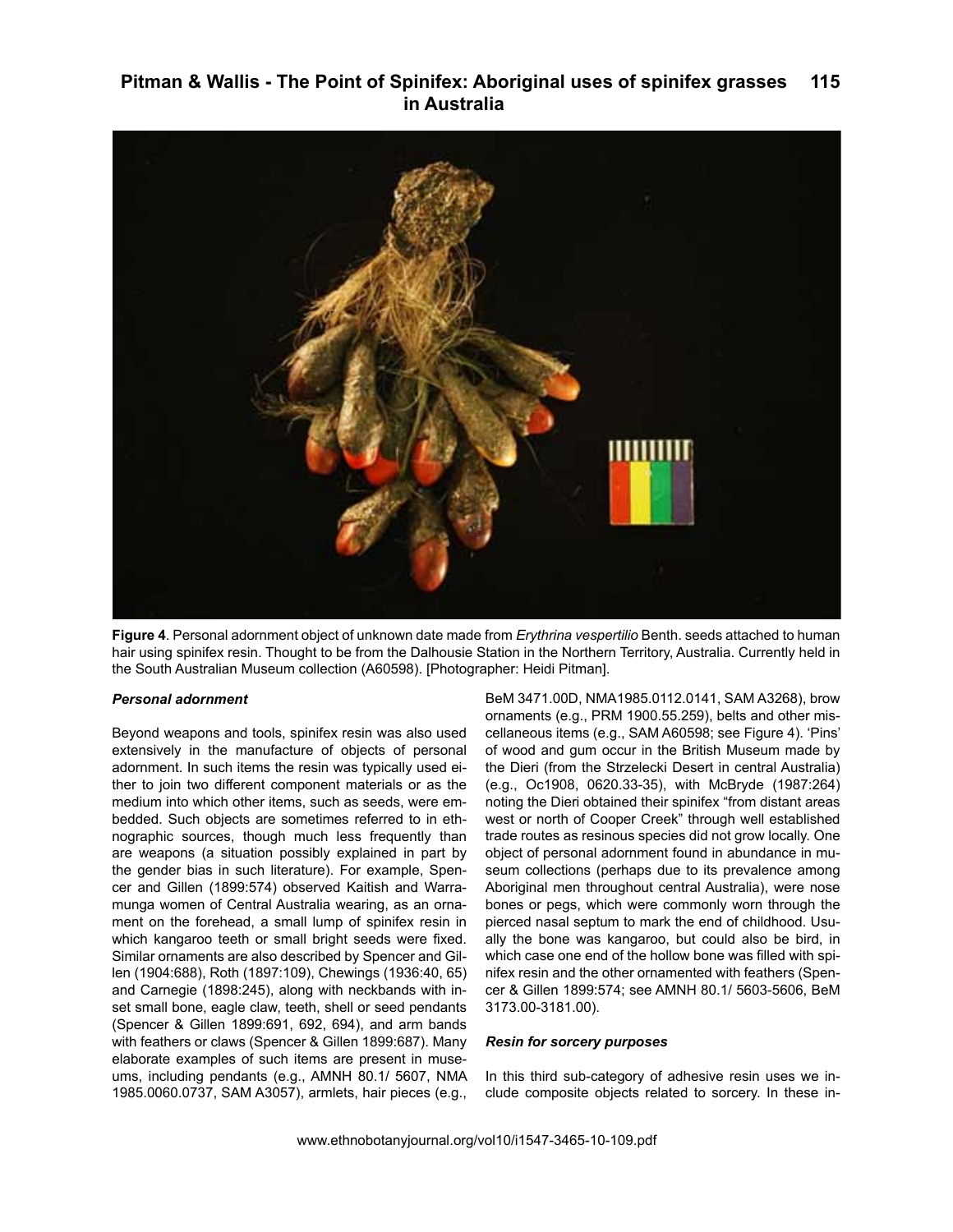stances it appears that the resin serves a purely functional purpose, rather than being independently invested with power. Such objects are often well-described in the ethnographic literature, as well as being well-represented in museum collections (Aboriginal ritual and spiritual life having held a particular fascination for early ethnographers and anthropologists). Note we consider these items as distinct from resin related objects used for positive medicinal purposes, which are dealt with in a separate category below.

Among the most common sorcery related objects in museum collections are pointing sticks, typically comprising wooden or bone sticks with human hair attached to one end using resin (e.g., ANMH 80.1/5609, BeM 4189.00, BeM 4675.00, WAM A24071-A24075). These were reportedly used for a variety of purposes, such as described by Spencer and Gillen (1899:535-536):

"The **injilla** is a small bone about six inches long, at one end of which is a small lump of resin procured from the porcupine grass, and round this a few strands of human hair string are wound. It is used by a Kurdaitcha man who places it under the tongue of his victim, its special virtue when thus employed being that it renders the injured man perfectly oblivious of what has befallen him at the hands of the Kurdaitcha ... The **irna** is a small piece of wood perhaps as much as nine inches in length, though it may be less than this. At one end it tapers to a point and at the other is tipped with a small lump of porcupine grass resin. The stick is further ornamented with a series of notches which are apparently made with a fire-stick. The **injilla** or **irna**-both being equally effective-are charmed, that is, sung over, and thereby endowed with magic power..."

Berndt and Berndt (1943:126) suggested such artefacts were a relatively recent addition to desert sorcery, possibly being introduced from the east or northeast. Sometimes these pointing 'sticks' were stone artefacts, such as a serrated green chert flake (with human hair attached using resin), collected from the Northern Territory (BeM 3724.00).

Another sorcery object used for ill-intent is a lump of resin into which is attached rat-teeth and hair-string, also described by Spencer and Gillen (1899:540-541):

"... the name of the sun is **tchintu**, and the same name is also applied to an object of magic which consists of a small pear-shaped lump of porcupine-grass resin, into one end of which are affixed two incisor rat-teeth, and at the other end is attached a stout piece of hair-string about two feet in length. The string is covered with red down, and the whole is carried out of sight, wrapped up in thin pieces of bark of the paper-bark tree...This **tchintu** is supposed to contain the heat of the sun, and it is believed that by placing it on the tracks of an individual the latter will be seized by a violent fever which will rapidly burn him up."

Other unusual sorcery objects with spinifex resin components held in collections include a quartz crystal with spinifex resin attaching a length of human hair-string. Collected from Fitzroy Crossing in the Kimberley, this was said to be used as a "light" when dream travelling (BeM 3725.00 D). A small charm made of a "piece of skin wrapped round spinifex gum, with short string attached" was collected from Elsie Springs in the Northern Territory (PRM 1900.55.300), though no further information is available as to its exact use. Pearl shell ornaments (incorporating human hair attached with spinifex resin) originating in coastal areas and traded widely into the central desert area were recorded as being used in magic and rainmaking (e.g., BeM 3470.00 D, REM 1321-3; Akerman with Stanton 1994, Mountford & Harvey 1938).

Another rare object perhaps more correctly identified as being used for ceremonial purposes than sorcery (but being a composite object and of similar form to those described above is included here) includes a sharpened, incised bone with human hair attached with resin (BeM 3186.00). This object, from the Docker River area of the Northern Territory, while superficially similar to a pointing stick (as described earlier) was reportedly used "to puncture veins for the collection of blood for ceremonial occasions" (BeM 3186.00 catalogue entry).

# *Resin for the crafting of beads, figurines, vessels and other objects*

The malleability of spinifex resin makes it highly suited to manipulation into beads, figurines, vessels and other miscellaneous objects. These are distinctively different from those items of personal adornment listed above, as in these instances the resin is the primary focus of interest rather than merely being the adhesive medium. Knowledge of items crafted from resin comes almost exclusively from museum collections as written literature rarely, if ever, mentions such objects. This is possibly because of the 'uncommon' and oftentimes sacred nature of such items – the chance of them having been witnessed in use by non-Indigenous observers was probably minimal.

During the late nineteenth century Emile Clement collected from northern Western Australia several examples of spinifex resin beads (**bulga**), at least some of which were strung (e.g., BM Oc1898,1011.13, BM Oc1960,11.64, PRM 1898.75.64; Clement & Schmeltz 1903). Despite systematic searches we have not yet identified any other such spinifex beads or necklaces in other collections, making these particularly interesting museum objects.

In a contemporary context (and used for non-personal decorative purposes), Indjalandji/Dhidhanu (from around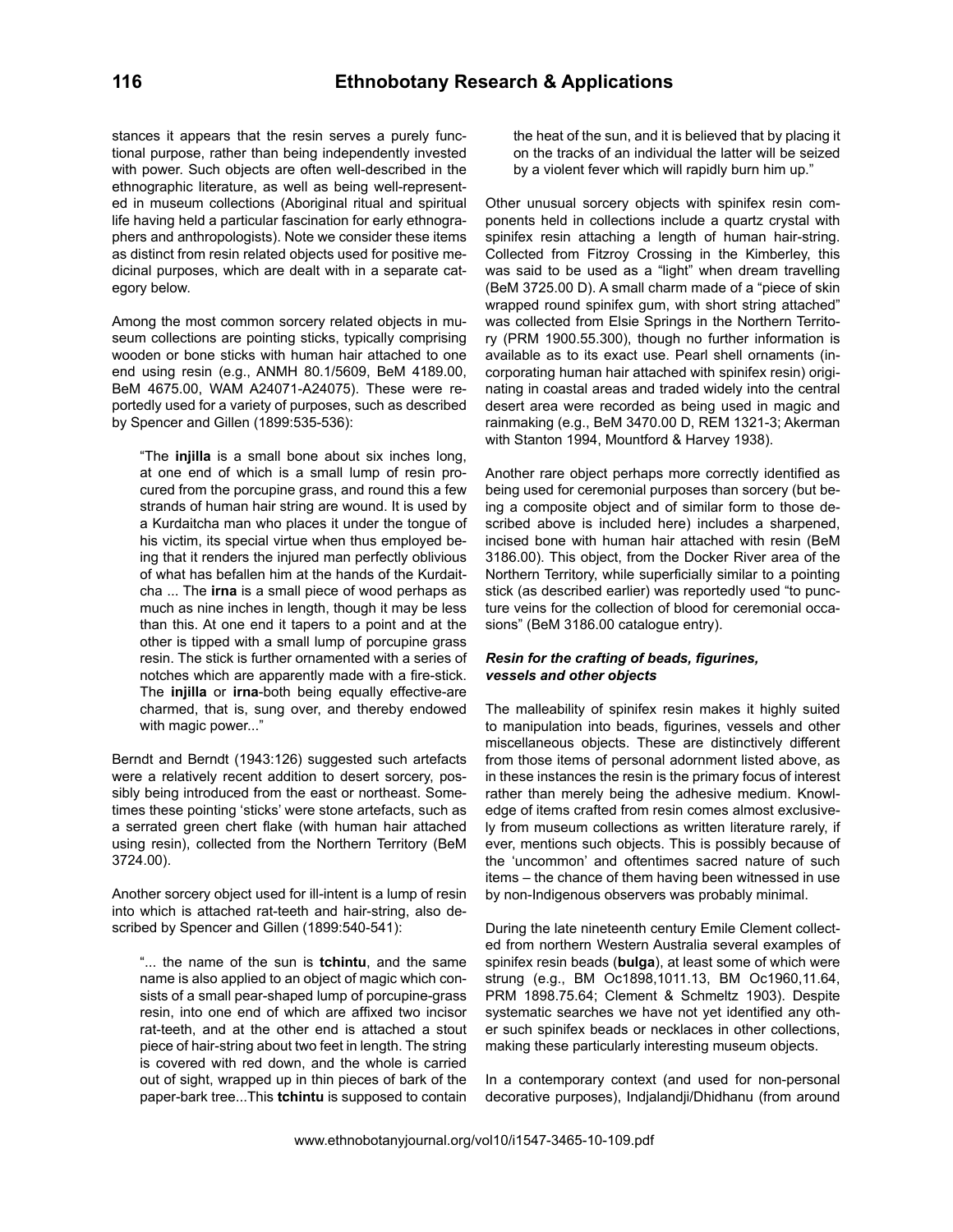

**Figure 5**. Contemporary basket made using spinifex stolons with ochre lining and spinifex resin beadwork with E*rythrina vespertilio* Benth. seeds, crafted by Shirley McNamara in northwest Queensland, Australia. [Photographer: Lynley Wallis].

Camooweal in northwest Queensland) artist Shirley Mc-Namara has fashioned small balls of spinifex resin and incorporated them into her basketry (Figure 5). Likewise, Central Australian weaver Pantjiti Lionel incorporated spinifex resin in her raffia sculptures (NMA 2001.0018.0001, 2001.0018.0002). While the aforementioned objects are contemporary, there are some indications to suggest resin figurines may have a longer antiquity. For example, seven dog figurines crafted probably from spinifex resin, some decorated with white clay and red ochre, are held in the South Australia Museum (SAM A422-A428; Figure 6). These were collected from the Killalpaninna Mission area in the Lake Eyre Basin in the late nineteenth century and each represents an individual dog which belonged to particular Ancestral Beings in Lake Eyre mythology (see Jones & Sutton 1986:13, 136-137, Nobbs 1985:17).

The use of spinifex resin objects in ceremonial contexts is further apparent in other museum objects. **Churinga/tjuringa** are usually inscribed wooden slabs used in male ceremonies in Central Australia (Spencer & Gillen 1899:123). Unusually, De Graff (1967:118) described such sacred boards made from spinifex resin (up to three feet or more in height and incised with totemic designs); each participant in the ceremony contributing a portion of the resin. The size of these boards represents a considerable investment of labour in order to procure the large quantity of resin required. A small inscribed tablet, possibly made from spinifex resin is also present in the restricted section of the South Australia Museum collection (SAM A77363); however, owing to its restricted nature, it was not possible to garner any further information about it.

Spencer and Gillen (1899:545) also noted the presence of a resin component of some wooden **churinga**/**tjuringa** boards:

"Among the **churinga** there are certain special ones which are used for special magic purposes, the latter having an intimate relationship to the totem to which they belong. One of these is called c**huringa unginia** and belongs to a rat totem, the animal being distinguished by the possession of very long whiskers. Unlike any other Arunta **churinga** with which we are acquainted, this one has a lump of resin attached to one end and is painted with alternate stripes of red and black. It is in special request by the young men, as it has a remarkable power of increasing the growth of the beard."

Another example of spinifex resin objects from a ceremonial context comprises two large, egg-shaped spinifex resin balls held in the Berndt Museum (BeM 2014.00). The written note accompanying these objects states they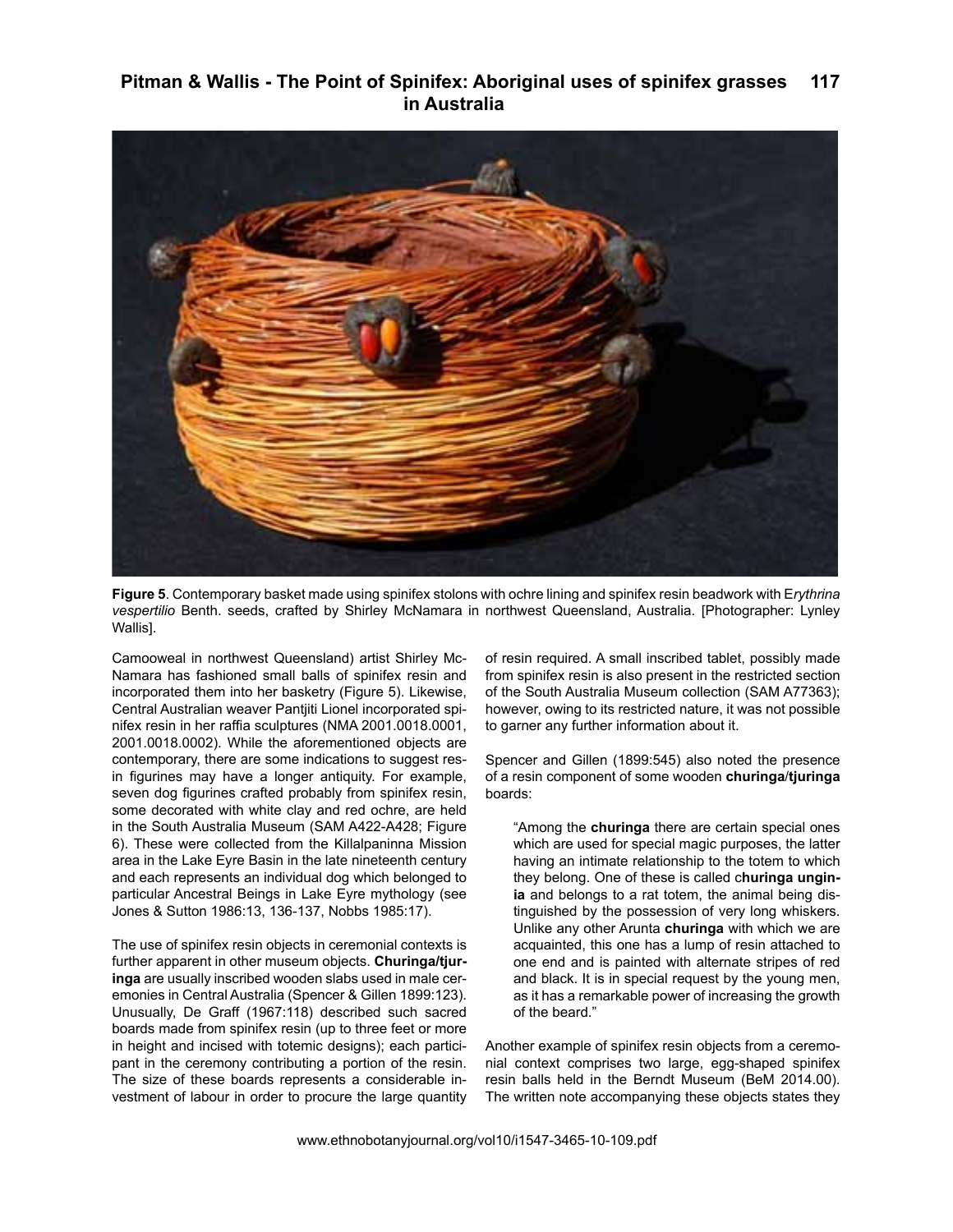

**Figure 6**. Figure of a dog belonging to an Ancestral Being probably crafted from spinifex resin. Collected by Reuther from the Killalpaninna Mission area in the Lake Eyre Basin, South Australia in the late nineteenth century. Currently held in the South Australian Museum (A68460). [Photographer: Heidi Pitman].

are said to represent the metamorphosed testicles of the Great Kangaroo Ancestral spirit whose creative pathway crossed through the Blood Range area of Central Australia.

Other evidence to suggest that the crafting of ceremonial objects from spinifex resin occurred traditionally comes from the Warburton Range in the Great Victoria Desert. Here in 1963 De Graaf collected five spinifex resin bowls (WAM A24230-32), used to collect blood during bandicoot totem increase ceremonies. They were accompanied by an abstract resin figurine (with legs and face indicated, but no arms) associated with the same ceremony (WAM A24233). A final sacred object associated with male ceremonies in the region also collected by De Graaf included an oval-shaped cake of spinifex resin, though little detail about its purpose was reported (WAM A24235). De Graaf also collected rings crafted from spinifex resin used in ceremonies by women, possibly relating to the desert **goanna** totem (WAM A24234). We have been able to find no written references to these sorts of uses of spinifex resin, and thus these museum objects represent particularly interesting finds.

# *Basketry (traditional and contemporary)*

Woven basketry does not seem to have been commonly practiced in central Australia prior to European invasion, the traditional vessels here being wooden and bark containers, and hair-string bags (Nicholls 2005:35). However, in recent decades basketry has become a commonly practiced craft within these regions and women now commonly make baskets and sculptures from materials including spinifex (e.g., BeM 9536.00 D; Parkes 2005). Likewise, Indjalandji/Dhidhanu (from northwest Queensland) fiber artist Shirley MacNamara uses spinifex stolons ('runners') for her contemporary coiled basketry (Figure 5), bracelets and other objects including fascinators. Despite this, there is limited evidence that spinifex was traditionally used for weaving baskets anywhere in Australia. The only example we have located to date of such use comprises two basketry objects made from spinifex seed heads collected by Tindale in 1966 in northwest South Australia (SAM A68558, A68559; see Figure 7). Two photographs of these objects being made by Jackie Bellrock, a Nakako man (from central Australia), are present in the Ara Irititja Archive. A bundle of non-resinous *Triodia* sp. was also identified (SAM A42750); although its purpose is not specified in the museum catalogue, this material was possibly used for fiber-work, as it is registered adjacent to two other plant samples labelled as such.

## *Net, bag and fiber manufacture*

Though not widely known, there is evidence that in some areas spinifex fibers were utilized traditionally for net manufacturing. The explorers Gregory and Gregory (1884:71)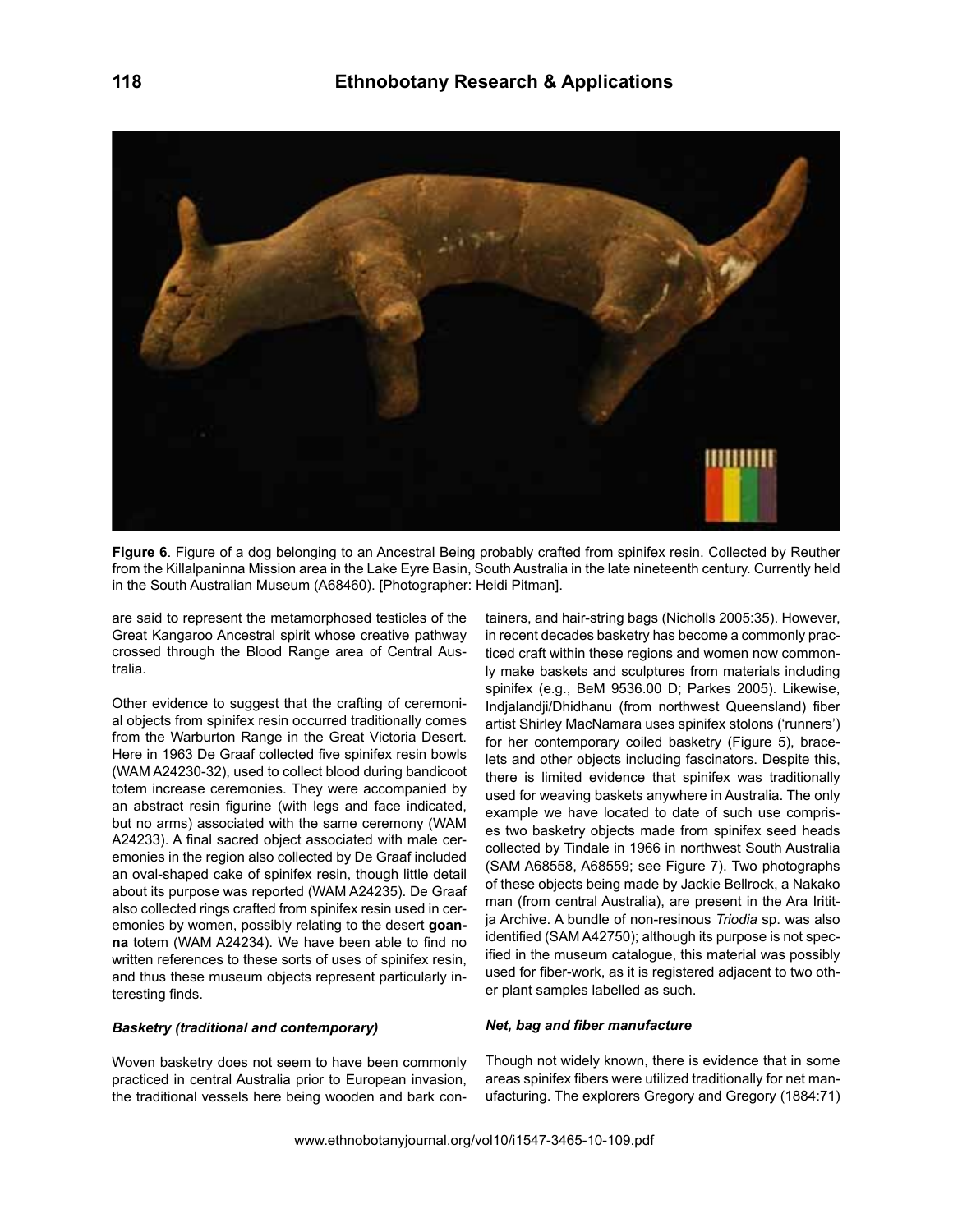

**Figure 7**. Basketry object made by Jackie Bellrock using spinifex seed stalks. Collected by Norman Tindale in the northwest of South Australia in 1966. Currently held in the South Australian Museum (A68558). [Photographer: Heidi Pitman].

documented such a use around the Sherlock River in north Western Australia:

"Several natives were found here, employed capturing partridges by means of nets constructed out of the leaves of the Triodia neatly twisted and netted in the same way as done by ourselves, the mesh varying from one to five inches, according to the purpose to which it is applied."

Similarly, in the early twentieth century Bates (1985:248, 250, 253) recorded the people of north Western Australia making nets, of different sizes and meshes, from the fibrous leaves of *Triodia* sp. These nets were reportedly used in a variety of fishing and trapping techniques, and she also noted that spinifex fiber bags were also used for storage and transport purposes.

Although other written references to spinifex fibers are scarce, Sherlock River and Roebourne feature strongly in relation to spinifex nets (**tukurra**/**tarurra**), bags and raw material samples held in overseas museum collections collected by Clements (e.g., BM Oc1960,11.63, PM 23- 46-70/D1728, PRM 1898.75.7.1, REM 1321-29; see Figures 8 & 9). Additionally, a spinifex fishing net and raw material used in its manufacture were also collected by Radcliffe-Brown from north Western Australia (CMAA E1914.70.65). In Australian museums, there are similar examples of spinifex string, bags and nets collected from Chiratta Station (near Roebourne) (e.g., WAM E08215, 00604), along with a spinifex net and two spinifex bags (WAM E00350-52) from an unspecified north Western Australia locality. The Berndt Museum contains a bag woven from sedges that contains a "net made from twine of



**Figure 8**. Bag made from spinifex fiber collected by Emile Clement from north Western Australia in the late nineteenth century, now held in the British Museum (Oc1960,11.63). [Image courtesy of the British Museum].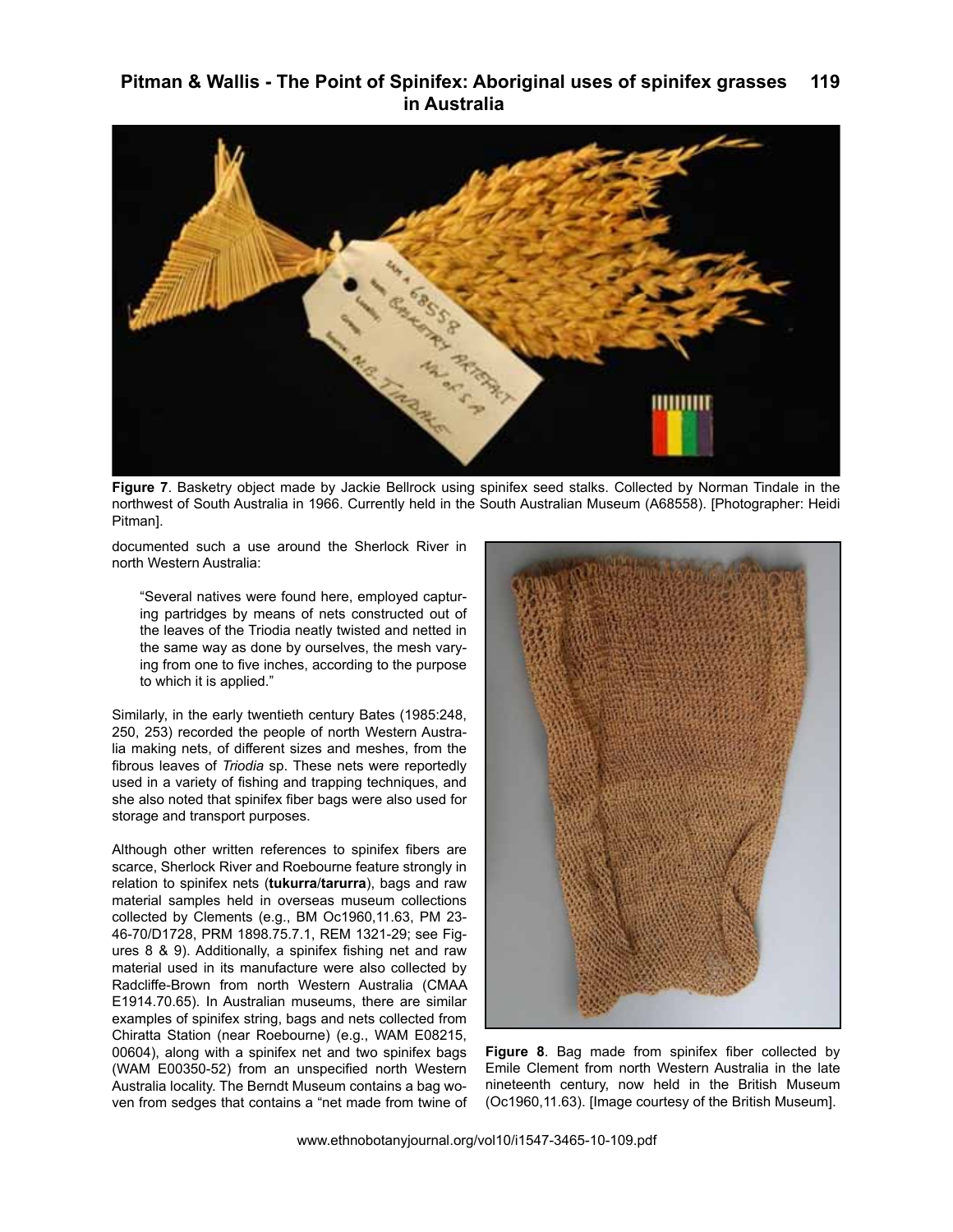

**Figure 9**. Net made from spinifex cord collected by Emile Clement from the Sherlock River region of north Western Australia in the late nineteenth century, now held in the British Museum (Oc1960,11.59). [Image courtesy of the British Museum].

spinifex grass" (BeM 6355.00) thought to have been collected from the Cossack area of Western Australia.

Bindon (1996:257) reported clumps of *T.* aff. *wiseana* being "pounded between two stones until fibrous, like cotton wool, and then spun into a string". This information was conveyed by elderly Aboriginal men who advised they had witnessed their mothers performing this task (Peter Bindon pers. comm. 2010). Of further relevance here, a grindstone from the Warburton region of Western Australia was recorded specifically as having been used for grinding spinifex leaves (CMAA 1926.591). Whether this object might have been involved in spinifex fiber production, or whether the collector misidentified its use and spinifex seeds were meant instead of leaves is unclear (though see the later section on spinifex as a food source). In this respect, a label associated with spinifex string samples in the Western Australia Museum may also be of relevance, as it specifies "spinifex beaten ready for making twine" (WAM E03261; see also WAM E03260).

An article in *The Argus* in 1884 identified that it was possible to make string from a spinifex (*T. irritans*) and concluded that, though short, spinifex fibers were stronger and "better" than those of the Indian jute and were sufficiently long to be made into rope (Lockhart Morton 1884). Despite this early recognition of the potential economic value of this plant, there do not seem to have been any attempts by non-Indigenous peoples to utilize spinifex grasses for fiber production until recently. As a member of the ARC Spinifex Project team, Flutter (2009) examined the physical properties of spinifex cellulose. While further research

was recommended, initial testing of the tensile strength of spinifex fibers revealed they may meet the basic criteria for medium performance composites; this research is ongoing.

As is possible with most fibrous plant species, spinifex has also been used on occasion for paper marking. The earliest report we have been able to locate of such a use is from 1887, when *The Northern Territory Times and Gazette* made reference to paper being made from spinifex harvested in South Australia (Anonymous 1887). During the 1990s a group of Indigenous women in Papulankutja (a township formerly known as Blackstone in the Western Desert) commenced spinifex paper manufacturing and, although no longer being undertaken, this enterprise made an important contribution to the highly successful Indigenous owned and managed artist's cooperative, Papulankutja Artists (Lottery West n.d.). More recently Tim O'Rourke of the ARC Spinifex Project has worked with paper makers to produce a serviceable textured card from spinifex fiber sourced from Camooweal (northwestern Queensland); anecdotal accounts suggest this practice is undertaken intermittently around Australia.

Spinifex plants themselves, rather than nets made from fiber, are used by Aboriginal people for fishing (Figure 10). The plants are laid across one end of a pool and then pushed through the water by people so as to herd the fish to the edge of the water where they are forced onto dry ground and collected (Flinders 1920-1936, Juluwarlu Aboriginal Corporation n.d.:17, Latz 1995:226, 293, Moses 1986).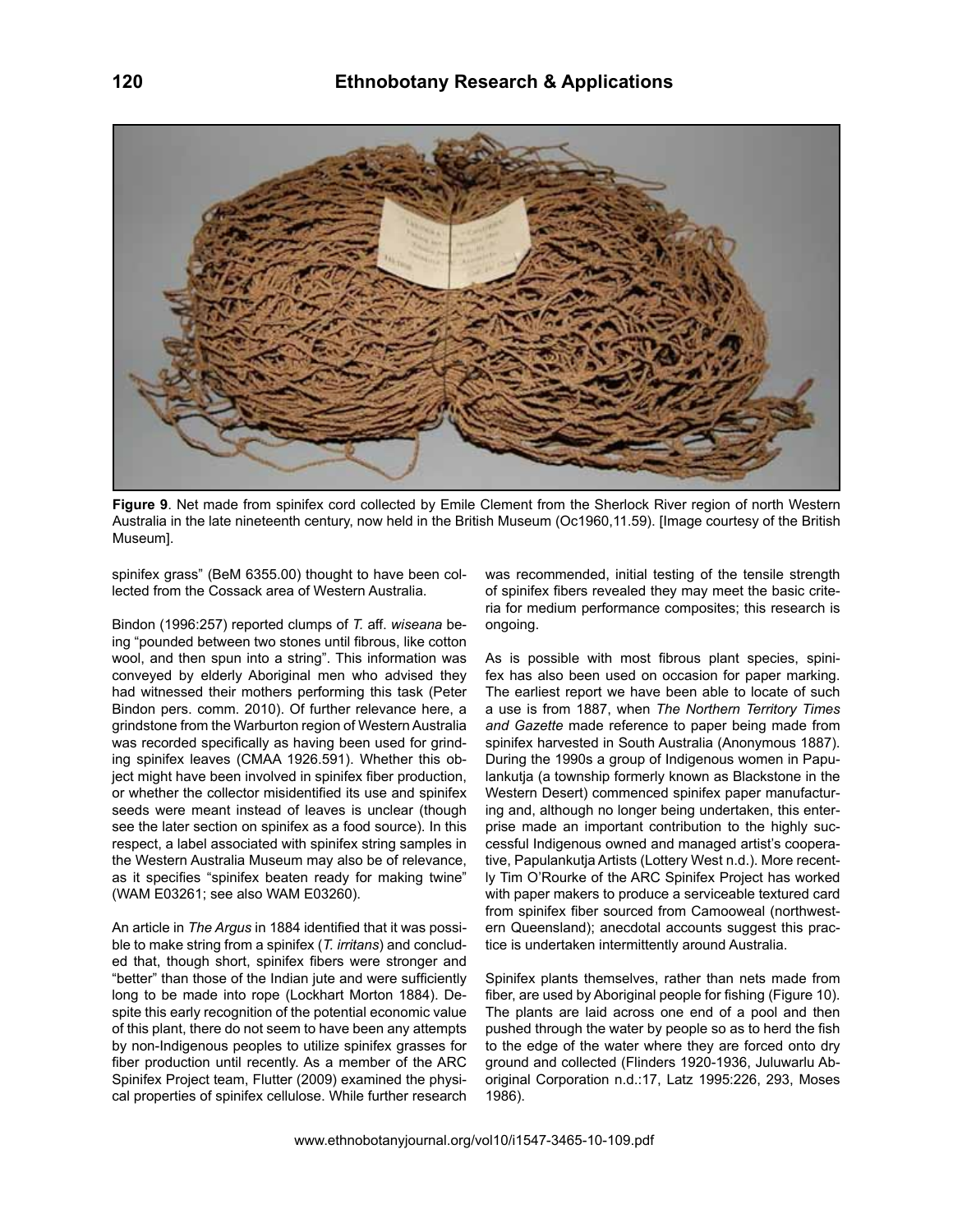

**Figure 10**. Aboriginal people fishing using a moveable wall of spinifex plants to herd and catch fish in a river of the Kimberley, Western Australia in the early twentieth century. [Image courtesy of the State Library of Western Australia BA1459/170].

## *Medicinal applications*

Like the use of spinifex for fiber manufacturing, the medicinal applications of spinifex grasses are not especially well known. For example, in their wide-ranging texts on medicinal plants neither Maiden (1889), Cribb and Cribb (1988), Cribb (1985) nor Webb (1959) made mention of *Triodia*. However, there are several accounts which specify that spinifex grasses did have medicinal value. And while the particular species is often not stated it seems likely that the properties outlined below are common to many *Triodia* species.

Both Smith (1991:59) and Wightman *et al*. (1992:33) noted that smoke created from burning *T. pungens* foliage is used in the Northern Territory as an effective mosquito deterrent. Colin Saltmere, an Indjalandji/Dhidhanu man (from northwest Queensland) reported that the smoke from burning spinifex foliage can also be inhaled as a treatment for cold and influenza (pers. comm. 2010). A similar use is reported by Bindon (1997:197) who noted that the vapors and smoke created during the heating phase of spinifex resin production was "inhaled by those who are 'cold-sick' (i.e., suffering from some respiratory complaint)".

Another known remedy involves boiling *Triodia* foliage in water and using the resultant liquid as a medicinal body

wash, for relief from congestion, colds and influenza or for skin orders such as itchy skin and sores (Smith 1991:58- 59, Wightman *et al*. 1991:27). Rather than being applied externally, Lowe with Pike (2009:62) also reported that a similarly produced, "unpalatable" decoction could also be drunk by the patient to relieve the symptoms of cold and influenza.

Similarly, Smith (1991:58-59) recorded a restorative and preventative role for *T. pungens* related to childbirth. The whole plant is crushed and mixed with a small amount of termite nest and water, and placed over a bed of hot coals. The resultant liquid is then drunk by both mother and newborn, and is said to help maternal recovery and encourage the good health of the child. A post-natal spinifex-smoke therapy has also been recorded (Aboriginal Communities of the Northern Territory 1993:30). Crushed termite or ant nest associated with *T. pungens* is placed in a pit of hot coals and covered to produce large amounts of smoke and vapor, among which mothers sit or lie after delivery. Similarly, babies are held over the smoke for a few minutes, a treatment repeated daily for about a week which helps stop bleeding and shrivels their umbilical cord.

Dymock (1979:45) recorded resinous ant nests being ground up and rubbed over the body as a general medicine; three samples of this material were collected from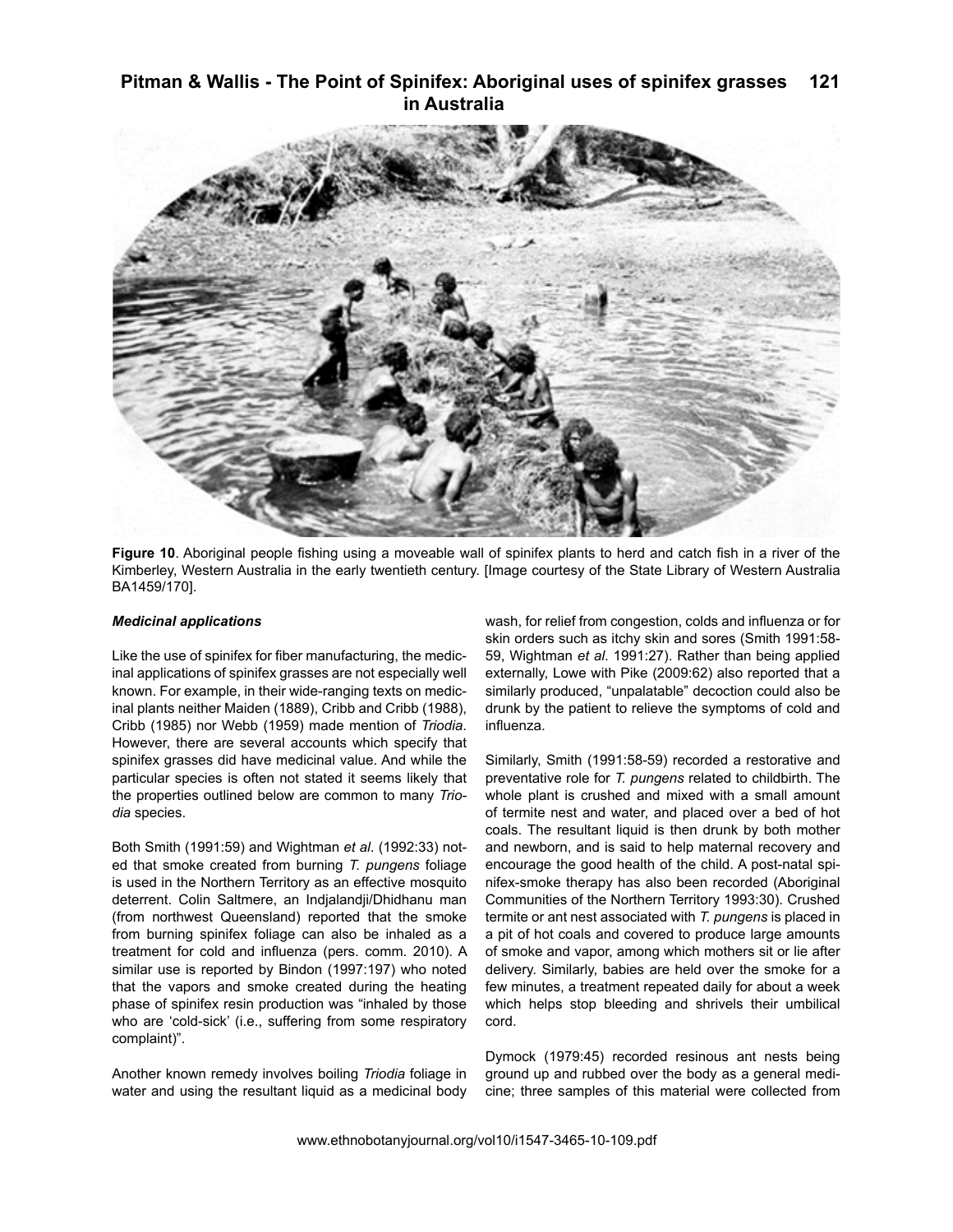the Nicholson River area in the Northern Territory (SAM A77268). A similar use is described in Central Australia where Latz (1995:291-2) reported that the Warlpiri will burn or heat resinous ant-beds,

"...until black, ground into a powder and wetted and then either swallowed to cure diarrhoea or rubbed onto babies for undescribed ailments. It is also apparently used in some way to increase lactation. The acrid smoke from smouldering ant-beds is also reputed to have healing properties for sick babies, and the eggs and larvae obtained from the ant-bed are reputed to be used as a healing liniment."

Molly Nungarrayi (cited in Vaarzon-Morel 1995:15) and Bindon (1997:197) provided additional accounts of antbed being used in similar fashions to those aforementioned. The ash of burnt *Triodia* spp. was also reportedly rubbed on sores as a medication (Bindon 1997:205).

Other indications of the medicinal values of spinifex come from museum objects. The Pitt Rivers Museum contains two cowrie shells filled with spinifex gum [sic] collected by Clement (PRM 1924.63.11,1924.63.12). These items were recorded as having been used by medicine men for rubbing over the affected part of their patients (Clement & Schmeltz 1903). The Royal Ethnological Museum (Leiden) also contains a medicine stick (a "lump of spinifex-gum fixed to the end of an ornamented, pointed stick from 9 inches to 18 inches long or to some bone of kangaroo or bustard") known as a **mahredie corrada** (REM 1207-23), also collected by Clement. The use of this medicine stick is described as such:

"On returning to his patient, he blows hard upon the sore part, in order to insert a good spirit, and rubs his **mahredie corrada** over the spot. ... Frequently the **mahredie corrada** is carried by him with the gumend for an hour or more under his arm-pit and then suddenly placed under the arm-pit of the patient, or between his legs."

This medicine stick is quite different to that described in the earlier section on sorcery, as in this instance the value lies in the resin being physically rubbed across the affliction to ease suffering, rather than being 'pointed' at the victim from a distance to cause harm. Other examples of similar medicine sticks collected by Clement can be found in the British Museum (BM Oc1896,1046, Oc1896,1044, Oc1896,1045) and the Pitt Rivers Museum (PRM 1898.75.102, 1898.75.105, 1924.63.10).

## *Seeds and internodes as a food source*

Seed grinding is widely recognized as an important subsistence strategy of hunter-gatherers in arid Australia with a Pleistocene antiquity (e.g., Cane 1987, Fullagar & Field 1997, Gorecki *et al*. 1997, Meggitt 1962, Tindale 1977), though spinifex is not commonly listed among grasses whose seeds were edible (e.g., Gould 1980, O'Connell & Hawkes 1981, O'Connell *et al*. 1983). With respect to the Marujarra people of the Western Desert, Walsh (1987:60) posited that, despite the preponderance of *T. pungens* in the region, its use (and that also of *T. basedowii*) as a source of seeds was limited "possibly because of the relatively long time required to separate the seed from the chaff". Most spinifex species drop their seeds rapidly; hence there is only an extremely short time period during which they might be easily collected by people. Coupled with their small size (most seeds are < 2 mm in maximum dimension), this meant the majority of spinifex grass species were not well suited to utilization as a food source, despite the fact that under favorable rainfall conditions some species can produce more than 10,000 seeds per square meter (Wells 1999).

Nonetheless, spinifex seeds do appear to have been utilized occasionally during periods of stress or imminent starvation. For example, in the Great Sandy Desert, Cane (1987:431) reported that *T. basedowii* (**nyanmi**), *T. Iongiceps* (**lanu lanu**) and *T. pungens* (**djinal**) were a "minor" source of seeds of the Spinifex People, collected predominantly during the late wet season when other food sources were in short supply (see also Long 1971:263, 267). Tom Saville, an Injilandji [sic] man from northwest Queensland recalled people eating spinifex seeds "at times of shortage" (pers. comm. as cited in Grant & Gorecki 1996:10). Coppin Dale, an Ngarluma man from Roebourne in Western Australia, reported that local people would gather and store spinifex seeds so they could later be ground into flour (as cited in Wright 1970:17-18). Similarly, Bindon (1996:257) reported that the seeds of *T*. aff. *wiseana* could "be dug out of storage chambers in the nests of certain species of ant", a suggestion also made by Coppin (Wright 1970:20).

Evidence of spinifex seeds as food sources in museum collections are relatively rare, further supporting the notion that these were not a preferred or regular food source. The only specimens we identified as such included (1) a sample of edible seeds (**yukulbi**) from an unidentified species of *Triodia*, collected from the Young Range in Western Australia (WAM A17319); (2) a sample of spinifex seeds collected in 1927 from around Cue in Western Australia (BeM 4589.00); and (3) a sample of seed collected by Radcliffe-Brown in the early twentieth century from "a species of porcupine grass or so called spinifex" (CMAA E1915.20.36A).

Beyond spinifex seeds, Latz (1995:291) indicated the Warlpiri of the Tanami Desert would eat spinifex internodes "in times of hardship, but consider them a tasteless, inferior, stopgap food" (whilst also denying any past use of the seeds for food). Cane (1987:420) also reported that a sweet excretion from the leaves of the hard spinifex *T. longiceps* could be eaten.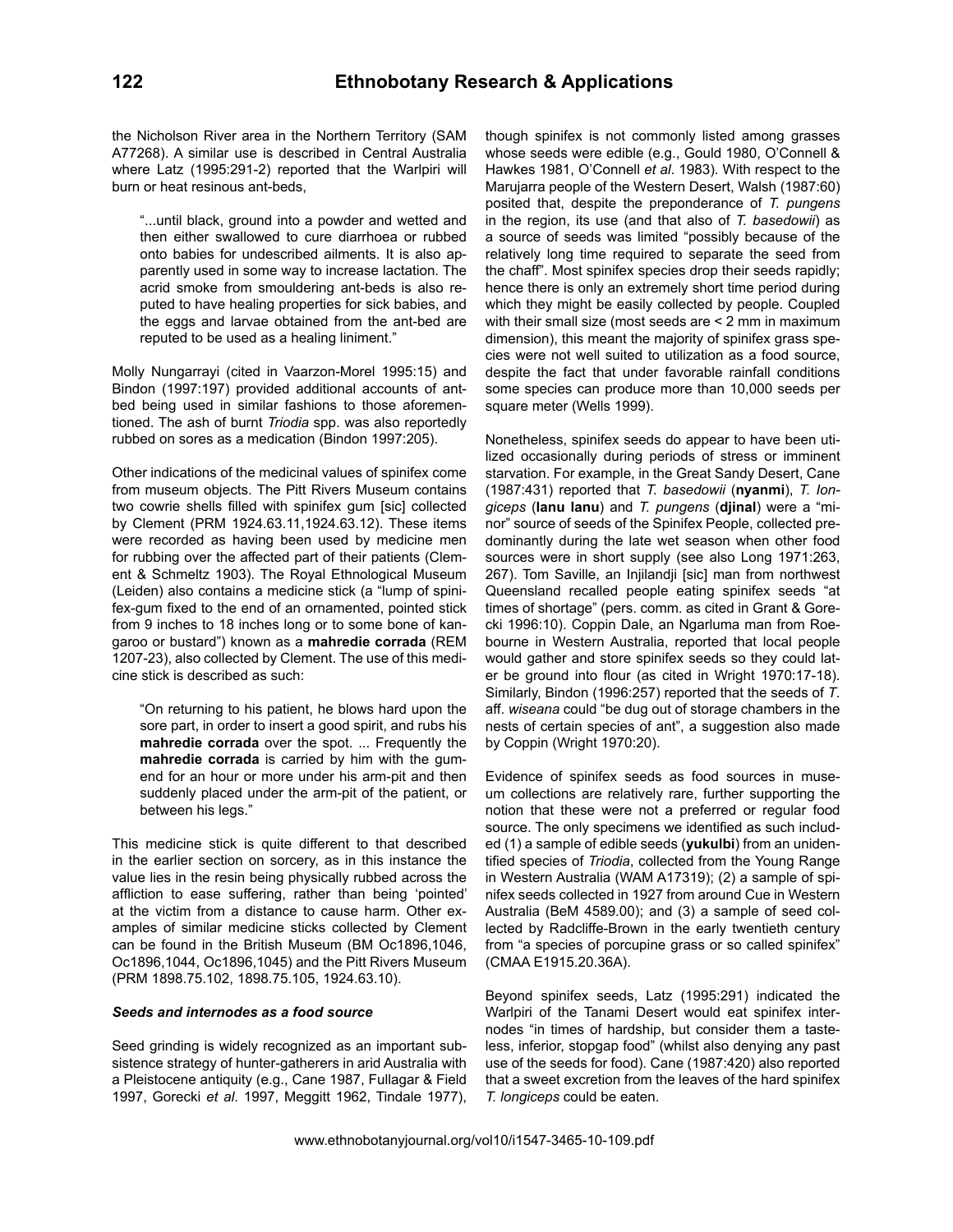The scant and sometimes contradictory statements about whether spinifex was or was not utilized as a food source, in times of plenty or in times of starvation, requires consideration. Certainly it is likely that different groups had cultural preferences that might account for some of the apparent contradictions reported above. We also hypothesise that, as with other time-consuming technologies such as net manufacturing, spinifex seed collection and grinding may have been discarded by many Aboriginal groups soon after European alternatives became available (see also O'Connell &Hawkes 1981) and consequently limited traditional knowledge about the use of this particular food source has been reported in the ethnographic literature. Perhaps more importantly is the inherent nature of these types of resources. As Edwards and O'Connell (1995:772) suggested, "It is difficult to see why seeds yielding such low returns [300-1100 kcal/hr] would be added to the diet unless other, more attractive resources were unavailable" and that increasingly arid conditions would be the impetus for the addition of seeds to the diet. Nevertheless, as Pate (1986) showed, drought conditions in 1969-70 did not result in the addition of seeds to the diet of the Western Desert Ngatatjara as the adaptations of certain seed plants meant they were not available when water was scarce. This might at least in part account for the use of spinifex seeds dug from the storage chambers of ants, where presumably they are accessible for a much longer period than they would be retained on the plants themselves.

light the scenes of Easter and Christmas pageants at the Ernabella Mission in Central Australia.

Accounts and photographs note that individual spinifex plants, particularly resinous species, were also lit to provide short-term immediate warmth (e.g., Baird 1949, Gould 1980:13, Latz 2007:132). As Gould (1980:13) described in the Tikatika area of the Western Desert:

"...there was a slight chill in the air which the men overcome periodically by stopping to ignite a spinifex plant with their firesticks. The resinous plants burst into flame, while the men stood around the fire to get warm. Tjupurula, the oldest man present, always complained about the cold...The men stopped constantly to allow him to 'light up', and since no one attempted to extinguish these fires, we soon had a large area of spinifex burning behind us."

Not surprisingly given its propensity to burn, spinifex was also used to produce smoke signals as a way of communicating (Gould 1980:81, Latz 2007:30) and to aid in the fire making process. When on the move in the Western Desert people kept a firestick glowing by periodically firing a clump of spinifex (Dunlop 1966).

Areas of spinifex were burnt to direct animals so that they could be easily caught and killed (Chewings 1936:40, Finlayson 1933; see Figure 11), flushed into open areas, in the case of ground living animals smoked from their bur-

# *The production of fire for light, heat, communication and hunting*

It is not surprising given the volatiles in spinifex plants that they burn intensely. Bennett (1940s) observed its use as a source of light during night-time corroborees and Latz (1995:293) noted bunches of spinifex leaves used fortuitously as torches. In an interesting mix of cultures, Gudgeon (1963) and Gardam (1957) recorded the use of spinifex fires to



**Figure 11**. Aboriginal people in the Musgrave Ranges of South Australia using fire in a spinifex grassland to hunt **mala**. Photograph taken by H. Finlayson in 1933 (Ara Irititja Archive P57646). [Image courtesy of Ara Irititja Archive].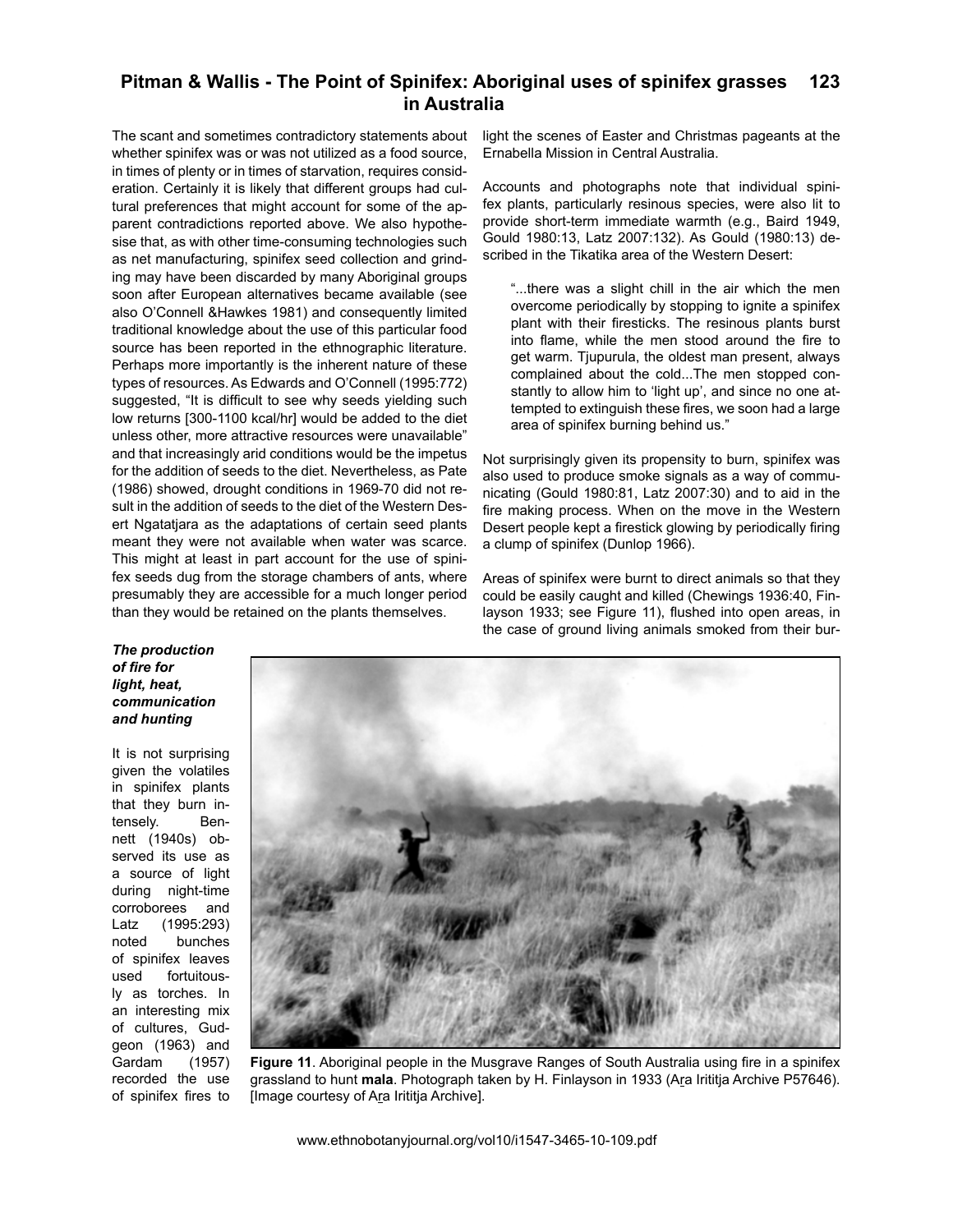rows (Gould 1980:81) or, in rare cases, driven off cliffs (Latz 1995:29). In Central Australia animals could also be easily hunted in the days following a spinifex fire as they could be effortlessly tracked on the cleared ground (Latz 1995:29).

## *Other miscellaneous uses*

There are several other reported uses of spinifex that do not fall into any of the previous categories, and hence have been collated together here under a 'miscellaneous' heading.

The ubiquitous spinifex of Central Australia did not escape the attention of children, who imaginatively made use of it in a variety of games and play. "Children gather bunches of highly resinous green leaves [from spinifex] which they light at night to produce firework-like sparkers" (Latz 1995:293). Boys used the tall inflorescences from spinifex plants to mount a point from the sharp leaves, which they then used to play a game that involved spearing one another (Hackett 1933). In a similar fashion, Latz (1995:293) reported children using "the long sharp spines to play a rather bloodthirsty game. A drop of blood is placed onto their thigh and any flies attracted to the blood are speared with the spine. The person spearing the most flies in a given time wins!" As illustrated in Lowe with Pike (2009:30), toy axes were also constructed made by folding blades of spinifex grass over each other. Norman Tindale collected wooden **kukera** play-sticks from Koonibba in near coastal South Australia which were thrown through a pile of spinifex on long prepared lanes of smooth ground (SAM 14189, 14190, 14191, 14192). Similar cigar-shaped wooden pegs with spinifex resin at one end were also collected and recorded as toys by the Berndts at Ooldea (South Australia; BeM 1462.00); it seems likely they were used for a similar purpose as those collected by Tindale. A ball of spinifex gum was also reported used in some type of spinning game, collected by Harry Stockdale in 1900 from northwest Australia (PRM 1900.55.287). Children also used clumps of spinifex (presumably of a soft species!) on which to slide down sand dunes or steep rock faces (Busbridge & Culhane n.d., Dunbar 1954, Dutschke 1951; Figure 12).

Cane (1987:403, Table V) noted that after collecting *Chenopodium rhadinostachyum* F.Muell. and *Chenopodium inflatum* Aellen seeds, spinifex is burned and the resulting ash rubbed together with the chenopod seeds before they are winnowed. This was reportedly undertaken in order to remove the "aromatic flavour of the plant and the herbaceous material surrounding the seeds", a necessary step



**Figure 12**. Aboriginal children sliding down a rock-face on a clump of spinifex. Photograph taken by Dutschke near Ernabella, South Australia in 1951 (Ara Irititja Archive P9836). [Image courtesy of Ara Irititja Archive].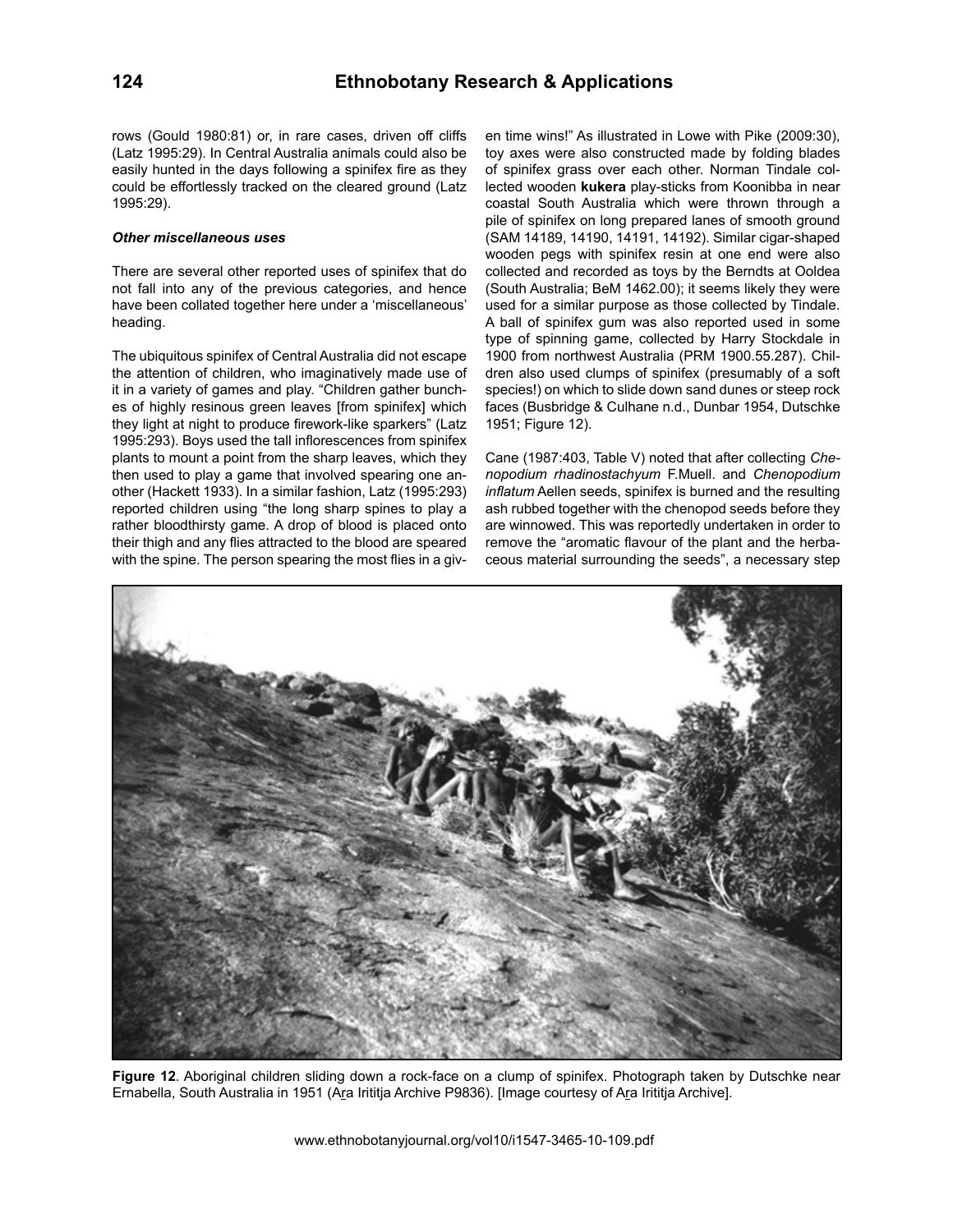before they can be consumed (Cane 1987:403). Whether spinifex was used for this purpose simply because it was the most abundant plant in the area, or whether there was something specific about the chemical composition of the spinifex ash that was vital in the process is unclear.

Spinifex was also reported as having been used to protect items in several ways. In the Great Sandy Desert Cane (1987:400) reported people heaping clumps of spinifex atop piles of seed pods thereby taking advantage of their rigid, tightly packed prickly leaves to deter consumption of the pods by birds and reptiles until required for human use. In another instance, tufts of spinifex were placed in **coolamons** and were thus used

"to stabilise ... water when it was being carried, preventing it from slopping about and spilling. People maintain that at the same time it kept the water cool even on a hot day" (Lowe with Pike 2009:84).

Despite its oftentimes prickly nature, spinifex was used as padding between an individual's head and object being carried, such as at Ernabella, where Borgelt (1943) filmed men, women and children carrying firewood on their heads, many using tufts of spinifex as padding.

As people responded to the changes in lifestyle brought about by the arrival of non-Indigenous settlers, the uses of spinifex varied accordingly. For instance, photographs in the National Library of Australia and the Australian War Memorial Collection show spinifex being laid in conjunction with wire mesh to stabilise soft roads during construction throughout central and northwest Australia in the first half of the twentieth century (Figure 13). Greenway (1972:73) reported that spinifex (presumably a soft species) served as a good mattress when a canvas was put between it and the occupant, and a photo from Mallapunyah Springs Station, Northern Territory, illustrates its use as a homemade broom (Groom 1952).

# **Conclusion**

Generally avoided wherever possible by explorers, cursed by the surveyor, used only as a drought reserve by the pastoralist and its recent spread lamented by ecologists, it is difficult to find a favorable reference to spinifex. However, as our research has identified, these ubiquitous and characteristic Australian plants were highly valued for their functionality and versatility by Aboriginal people in the past and remain so today.



**Figure 13**. Workers laying spinifex during road construction in Central Australia 1912-1951. Photograph is part of the Australian Inland Mission Collection (nla.pic-an24666817). [Image courtesy of National Library of Australia].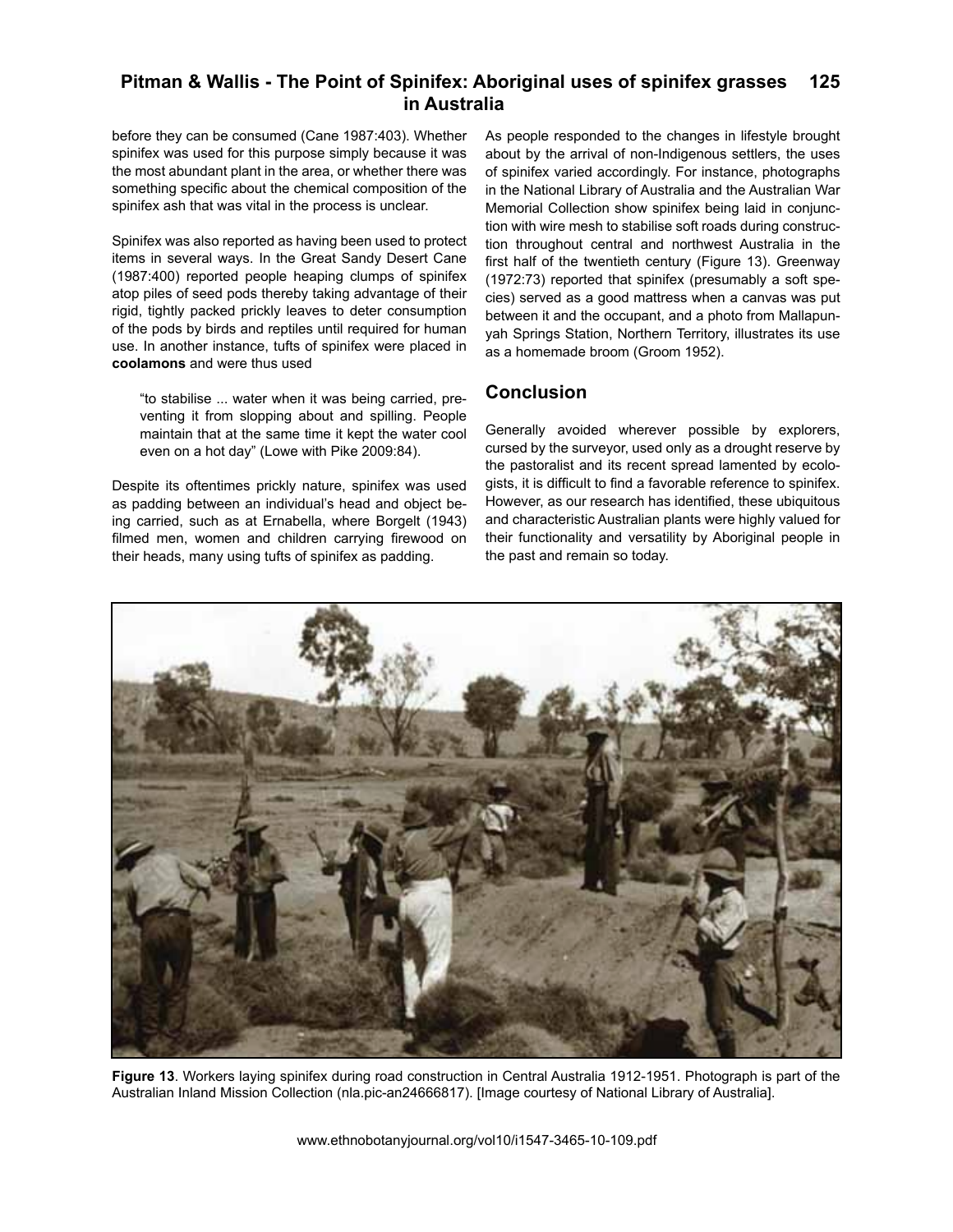We have illustrated that, despite their inherent biases, museum collections and disparate ethnohistoric and ethnographic literature can make a valuable contribution in the study of 'lost' or poorly known Indigenous technologies such as those associated with spinifex. Most commonly known as the source of a resinous adhesive used for hafting composite objects, we have verified a much more extensive repertoire of uses of the processed resin, including for waterproofing, personal ornamentation and the manufacture of **churinga** boards, beads, figurines, bowls and rings. In some instances, these findings are important as such uses have rarely, if ever, been mentioned in the available ethnographic or ethnohistoric literature. Both spinifex resin and leaves are used in the treatment of a range of medical conditions and ailments that have, as yet, largely escaped the attention of the non-Indigenous community. Further, while greater attention to women's work and the revitalization of craft industries in recent decades has seen knowledge of other Indigenousused fibers become well documented, spinifex fibers have received little attention. However, as we have demonstrated, there is a reasonable evidentiary basis on which to suggest this plant too was traditionally used for such purposes, with bags, nets and string being made from beaten spinifex.

Despite the detailed nature of our assessment, we are aware there are many outstanding areas of research that could be profitably pursued in relation to developing a more nuanced understanding of Indigenous uses of spinifex in Australia. There are Aboriginal Elders in various communities, especially women (who were typically ignored by predominantly male explorers, ethnographers and collectors), who will almost certainly be valuable sources of oral history particularly in relation to ecological knowledge about spinifex. Given our focus on the physical collections of only four Australian museums and others (both in Australia and internationally) with online, searchable databases, it is possible that museums outside of our study may contain additional 'rare' spinifex objects, and hence there may be value in examining other such collections to determine if other categories of spinifex use can be identified. The ARC Spinifex Project exploring the potential of spinifex for use as a sustainable building material is already investigating the physico-chemical properties of select spinifex resins (e.g., Gamage *et al*. 2012, Mondal *et al*. 2012), physical properties of spinifex fibers (Flutter 2009, Gamage *et al*. 2012) and ecological aspects of spinifex (e.g., Neave 2010); however there is considerable scope for further research in these areas, especially in relation to variability in resin production and properties among different resinous species.

In summary, we are confident that this report will be of interest to Indigenous community members who may no longer be fully cognisant of the diverse array of uses of spinifex and have already begun the process of disseminating our findings to communities; further progress

will be made in this area in coming years as a collaboration between the authors and the South Australian Museum and Flinders University Art Museum to develop a travelling exhibition about spinifex is underway. Given the widespread distribution and dominance of spinifex in the Australian landscape, we encourage increased levels of community-based, cooperative research drawing on traditional Indigenous knowledge such as suggested above, and we hope this work will also alert researchers and land managers to the otherwise often neglected cultural importance of this plant.

# **Acknowledgements**

Parts of this research were undertaken by Pitman as part of her honours thesis at Flinders University. The broader spinifex project, led by Prof. Paul Memmott, has been funded by Australian Research Council (DP0877161). The authors would like to thank Ruby Saltmere, Shirley MacNamara, Hazel Windsor, Colin Saltmere and Sally Sheldon for their support and advice during fieldwork in northwest Queensland. Thank you to Paul Memmott, Alice Gorman, Bob Tonkinson, Chris Clarkson, Darren Martin and Peter Bindon for discussions about uses of spinifex. We are especially grateful to museum and archive staff including Lindy Allen, Alice Beale, Brian Coghill, Louise Crossley, John Dallwitz, Tara Dodd, Lea Gardam, Mikhala Harkins, Helen Hooper, Tony Kanellos, Kirsty Lewis, Tara Lewis, Meg Lloyd, Barbara Matters, Melanie Raberts, Moya Smith, Gary Toone and Keryn Walshe for their assistance in facilitating access to collections during the course of this research.

# *Literature Cited*

Aboriginal Communities of the Northern Territory. 1993. *Traditional Aboriginal Medicines in the Northern Territory of Australia*. Conservation Commission of the Northern Territory of Australia, Darwin, Australia.

Aiston, G. 1929. Method of mounting stone tools on koondi: Tribes east and north-east of Lake Eyre. *Papers and Proceedings of the Royal Society of Tasmania*  March:44-46.

Akerman, K. 1978. Notes on the Kimberley stone-tipped spear focusing on the point hafting mechanism. *Mankind* 11(4):486-489.

Akerman, K. with J. Stanton. 1994. *Riji and Jakuli: Kimberley Pearl Shell in Aboriginal Australia*. Northern Territory Museum of Arts and Sciences Monograph No. 4. Northern Territory Museum of Arts and Sciences, Darwin, Australia.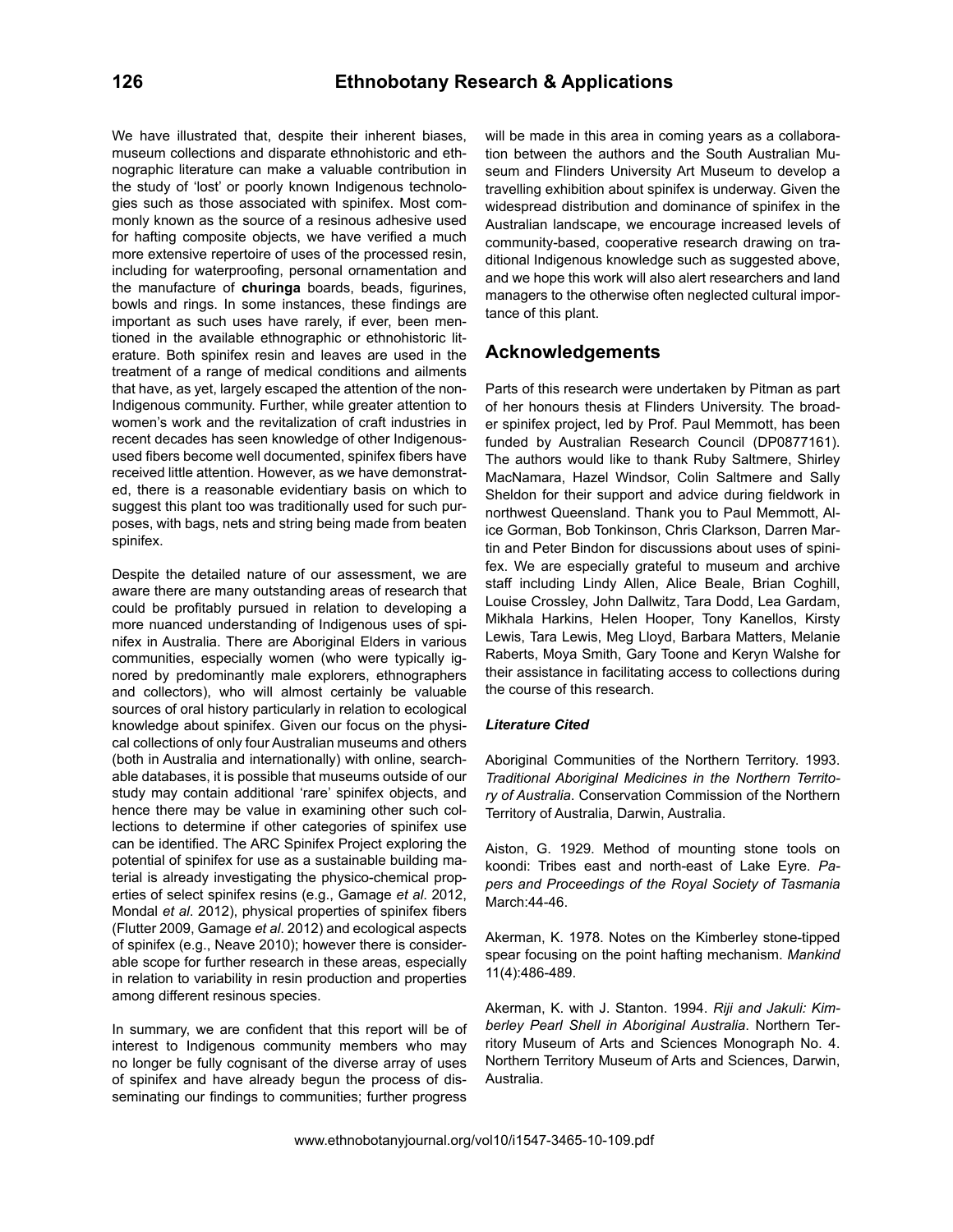Anonymous. 1887. Latest telegrams-Adelaide March 9th, Colonial and Intercolonial. *The Northern Territory Times and Gazette* Saturday 12 March 1887:3.

Baird, M. 1949. *Women warming by a spinifex fire, Ernabella*. Photograph (p4839) in the Frank and Mary Bennett Collection, Ara Irititja Archive, Marleston, South Austalia.

Basedow, H. 1925. *The Australian Aboriginal*. Preece, Adelaide, South Australia.

Bates, D. 1985. *The Native Tribes of Western Australia*. National Library of Australia, Canberra.

Belk, R.W. & M. Wallendorf. 1994. Of mice and men: Gender identity in collecting. Pp. 240-253 in *Interpreting Objects and Collections*. Edited by S.M. Pearce. Routledge, London.

Bell, D. 1983. *Daughters of the Dreaming*. McPhee Gribble/George Allen and Unwin, North Sydney, New South Wales.

Bennett, F. 1940s. *Musgrave and Mann Ranges*. Unpublished notes accompanying photographic album (d2417- 13, Frank and Mary Bennett Collection, Ara Irititja Archive, Marleston, South Australia.

Berndt, R. & C. Berndt. 1943. A preliminary report on field work in the Ooldea region, western South Australia (continued). *Oceania* 14:124-158.

Berndt, R. & C. Berndt. 1945. A preliminary report on field work in the Ooldea region, western South Australia (continued). *Oceania* 15:154-165.

Bindon, P. 1996. *Useful Bush Plants*. Western Australian Museum, Perth, Western Australia.

Bindon, P. [A.R. Peile]. 1997. Editor of *Body and Soul: An Aboriginal view*. Hesperian Press, Victoria Park, Western Australia.

Binford, L. 1984. An Alyawara day: flour, spinifex gum, and shifting perspectives. *Journal of Anthropological Research* 40(1):157-182.

Blee, A.J., K. Walshe, A. Pring, J.S. Quinton & C.E. Lenehan. 2010. Towards the identification of plant and animal binders on Australian stone knives. *Talanta* 82:745-750.

Borgelt, L. 1943. *August, Ernabella*. Film, Lutheran Archives (Borgelt) (m1021-3), Ara Irititja Archive, Marleston, South Australia.

Bowden, B.F. & B. Reynolds. 1982. The chromatographic analysis of ethnographic resins. *Newsletter of the Australian Institute of Aboriginal Studies* 17:41-43.

Brokensha, P. 1975. *The Pitjantjatjara and Their Crafts*. Aboriginal Arts Board and Australia Council, Sydney, New South Wales.

Burbidge, N. 1946. Morphology and anatomy of the Western Australian species of Triodia R.Br. II. Internal anatomy of leaves. *Transactions of the Royal Society of South Australia* 70:221-234.

Busbridge, D. & B. Culhane. n.d. *Amaraltja (near Amata)*. Unpublished photograph in the Don Busbridge and Betty Culhane Collection (p22905), Ara Irititja Archive, Marleston, South Australia.

Campbell, T.D. 1963. *Palya - Prepared Spinifex Gum*. Film. University of Adelaide Board for Anthropological Research, Adelaide, South Australia.

Cane, S. 1987. Australian Aboriginal subsistence in the Western Desert. *Human Ecology* 15(4):391-434.

Cane, S. 2002. *Pila Nguru: The spinifex people*. Fremantle Arts Centre Press, North Fremantle, Western Australia.

Carnegie, D.W. 1898. *Spinifex and Sand: A narrative journal of five years' pioneering and exploration in Western Australia.* C. Arthur Pearson, London.

Chewings, C. 1936. *Back in the Stone Age: The natives of Central Australia*. Angus and Robertson, Sydney, New South Wales.

Clarke, P.A. 2007. *Aboriginal People and Their Plants*. Rosenberg Publishing, Dural, New South Wales.

Cleland, J.B. 1966. The ecology of the Aboriginal in South and Central Australia. Pp. 111-158 in *Aboriginal Man in South and Central Australia (Part 1)*. Edited by B.C. Cotton. The Board for Anthropological Research, University of Adelaide, Adelaide, South Australia.

Clement, E. & J.D.E. Schmeltz. 1903. Ethnographical notes on the Western-Australian Aborigines. *Internationales Archiv Fur Ethnographie* 16:1-29.

Conkey, M.W. & J.M. Gero. 1991. Tensions, pluralities, and engendering archaeology: An introduction to women in prehistory. Pp. 3-30 in *Engendering Archaeology: Women and Prehistory*. Edited by M.W. Conkey and J.M. Gero. Basil Blackwell, Oxford, United Kingdom.

Cooper, C. 1989. *Aboriginal and Torres Strait Islander Collections in Overseas Museums*. Aboriginal Studies Press, Canberra.

Cribb, A.B. & J.W. Cribb. 1982. *Useful Wild Plants in Australia*. Fontana Books, Sydney, New South Wales.

www.ethnobotanyjournal.org/vol10/i1547-3465-10-109.pdf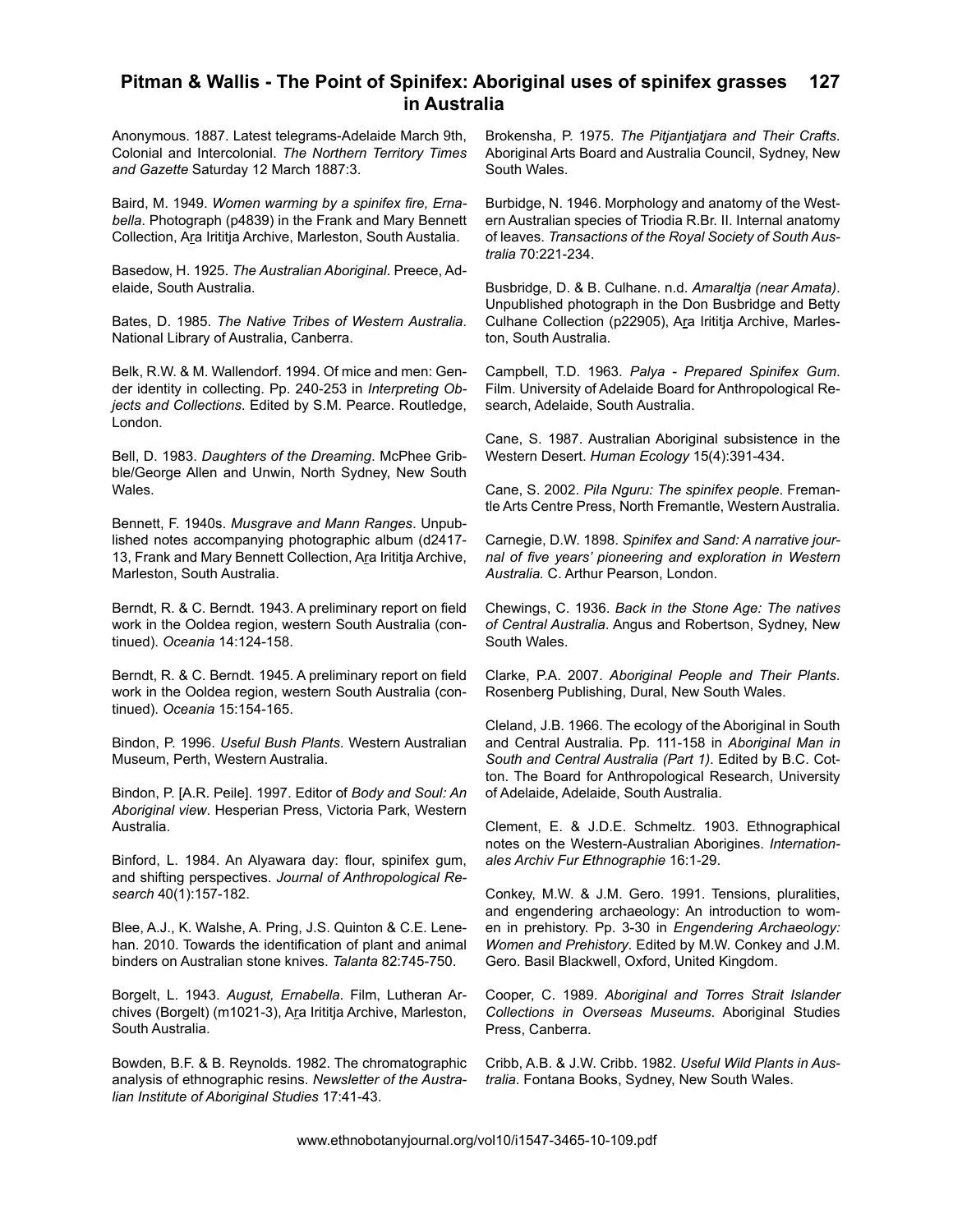Cribb, A.B. & J.W. Cribb. 1988. *Wild Medicine in Australia*. Collins, Sydney., New South Wales

Cribb, J.W. 1985. Australia's medicinal plants. *Medical Journal of Australia* 143:574-577.

De Graaf, M. 1967. The manufacture of spinifex gum by desert Aborigines. *Western Australia Naturalist* 10(5):116- 119.

Dunbar, L. 1954. *Children sliding down sand-hill on clumps of spinifex, Wamikata*. Photograph in the Lex and Jessie Dunbar Collection (p17864), Ara Irititja Archive, Marleston, South Austalia.

Dunlop, I. 1966. *People of the Australian Western Desert*. Parts 2, 5, 7 and 13. Film produced by the Australian Institute of Aboriginal Studies, Sydney, New South Wales.

Dutschke, M. 1951 *Children sliding down a rock-face on clumps of spinifex, February 1951, Ernabella*. Photograph in the Melvin Dutschke Collection (p9836), Ara Irititja Archive, Marleston, South Austalia.

Dymock, J. 1979. A small sample of Wanyi medicine. *Journal of the Anthropological Society of South Australia*  17(5):41-45.

Edwards, D.A. & J.F. O'Connell. 1995. Broad spectrum diets in arid Australia. *Antiquity* 69(265):769-783.

Edwards, R. & J. Stewart. 1980. Editors of *Preserving Indigenous Cultures: A new role for museums*. Australian Government Publishing Service, Canberra.

Elkin, A.P. 1964. *The Australian Aborigines: How to understand them*. Angus and Robertson, Sydney, New South Wales.

Finlayson, H.H. 1933. *Using fire to burn spinifex, and line up of hunters with sticks hunting malu* [sic]. Photograph in the H.H. Finlayson Collection (p57646), Ara Irititja Archive, Marleston, South Austalia.

Flinders, C.E. 1920-1936. *Aboriginal men and women catching fish using spinifex for net, Kimberley*. Photograph in the Charles Edward Collection of Kimberly photographs, ca1920-1936 (BA1459/170), State Library of Western Australia, Perth, Western Australia.

Flutter, N. 2009. *Spinifex grass as a source of cellulose fibres and resin matrix for biocomposite materials.* Unpublished Master of Architecture thesis, School of Architecture, The University of Queensland, Brisbane, Queensland.

Fullagar, R. & J. Field. 1997. Pleistocene seed-grinding implements from the Australian arid zone. *Antiquity* 71:300-307.

Gamage, H.K., S. Mondal, L.A. Wallis, P. Memmott, D. Martin, B.R. Wright & S. Schmidt. 2012. Indigenous and modern biomaterials derived from *Triodia* ('spinifex') grasslands in Australia. *Australian Journal of Botany*  60:114-127.

Gardam, F. 1957. *Ernabella*. Photograph in the Faye and Noel Gardam Collection (p20231), Ara Irititja Archive, Marleston, South Austalia.

Goddard, C. & A. Kalotas. 1988. Editors of *Punu Yankunytjatjara Plant Use. Traditional Methods of Preparing Foods, Medicines, Utensils and Weapons from Native Plants*. Angus and Robertson, North Ryde, New South Wales.

Gorecki, P., M. Grant, S. O'Connor & P. Veth. 1997. The morphology, function and antiquity of Australian grinding implements. *Archaeology in Oceania* 32(2):141-150.

Gould, R.A. 1970. *Spears and Spear-Throwers of the Western Desert Aborigines of Australia*. American Museum Novitates 2403. American Museum of Natural History, New York, New York.

Gould, R.A. 1980. *Living Archaeology*. Cambridge University Press, New York, New York.

Grant, M. & P. Gorecki. 1996. *Aboriginal and Historic Cultural Heritage Impact Assessment Study, Barkly Highway*. Unpublished report to Queensland Transport North West Region, Sunnybank, Queensland.

Greenway, J. 1972. *Down Among the Wild Men: The Narrative Journal of Fifteen Years Pursuing the Old Stone Age Aborigines of Australia's Western Desert*. Little, Brown and Company, Boston, Massachusetts.

Gregory, A.C. & T.F. Gregory. 1884. *Journals of Australian Explorations*. Government Printer, Brisbane, Queensland.

Griffin, G.F. 1984. Hummock grasslands. Pp. 271-284 in *Management of Australia's Rangelands*. Edited by G.N. Harrington, A.D. Wilson & M.D. Young. Commonwealth Scientific and Industrial Research Organization Publishing, Melbourne, Victoria.

Griffiths, T. 1996. *Hunters and Collectors: The antiquarian imagination in Australia*. Cambridge University Press, Cambridge, United Kingdom.

Groom, A. 1952. *Kate Darcy of Mallapunyah and a home made spinifex broom, Northern Territory*. Photograph in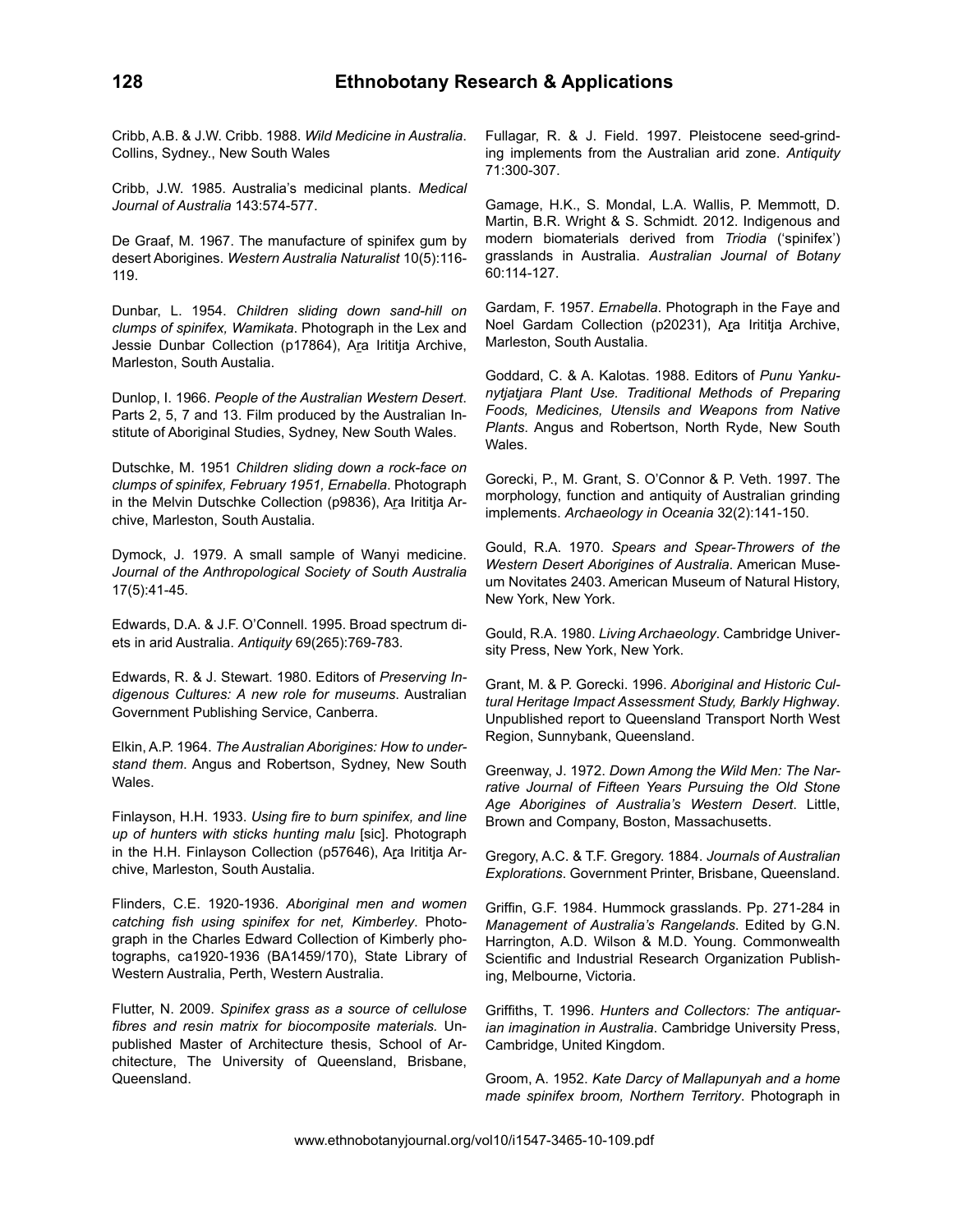the Arthur Groom collection (nla.pic-an23165299), National Library of Australia, Canberra.

Gudgeon, S. 1963. *Spinifex windbreak being used for a nativity scene, Ernabella, December 1963*. Photograph in the Shirley Gudgeon (Hill) Collection (p6522), Ara Irititja Archive, Marleston, South Austalia.

Hackett, C.J. 1933. *Boys playing spinifex spear game, 19th July 1933, Mann Ranges*. South Australian Museum (Hackett) Collection (AA122 'A Letter about an Unknown World', p. 60-61, neg. J/A/33/45-J/A/33/47) (p36326 p36329), Ara Irititja Archive, Marleston, South Austalia.

Jacobs, S.W.L. 2004. The tribe Triodieae (Chloridoideae: Gramineae). *Telopea* 10(3):701-703.

Jessop, J., F.M. James & G.R.M. Dashorst. 2006. *Grasses of South Australia: An illustrated guide to the native and naturalised species*. Wakefield Press, Adelaide, South Australia.

Jones, P.G. 1996. *'A Box of Native Things' : Ethnographic Collectors and the South Australian Museum, 1830s-1930s*. Ph.D. thesis, Department of History, University of Adelaide, Adelaide, South Australia.

Jones, P. & P. Sutton. 1986. *Art and Land: Aboriginal sculpture of the Lake Eyre region*. South Australian Museum in association with Wakefield Press, Adelaide, South Australia.

Juluwarlu Aboriginal Corporation. n.d. *Wanggalili: Yindjibarndi and Ngarluma plants.* Juluwarlu Aboriginal Corporation, Roebourne, Western Australia.

Kaberry, P. 1939. *Aboriginal Woman: Sacred and profane*. George Routledge and Sons, London.

Kelleher, P. & P. Memmott. 1997. Kimberley settlers (Western Australia, N). P. 1076 in *Encyclopaedia of Vernacular Architecture of the World*. Edited by P. Oliver. Cambridge University Press, Cambridge, United Kingdom.

Langenheim, J.H. 2003. *Plant Resins: Chemistry, evolution, ecology and ethnobotany.* Timber Press, Cambridge.

Latz, P. 1995. *Bushfires and Bushtucker: Aboriginal plant use in Central Australia*. IAD Press, Alice Springs, Northern Territory.

Latz, P.K. 2007. *The Flaming Desert: Arid Australia - A fire shaped landscape*. Peter Latz, Alice Springs, Northern Territory.

Lazarides, M. 1997. A revision of *Triodia* including Pletrachne (Poaceae, Eragrostideaec, Triodiinae). *Australian Systematic Botany* 10:381-489.

Levy, J.E. 2007. Gender, heterarchy and hierarchy. Pp. 189-216 in *Women in Antiquity: Theoretical approaches to gender and archaeology*. Edited by S.M. Nelson. Altamira Press, Plymouth, Massachusetts.

Lockhart Morton, W. 1884. Native fibre for woolpacks. *The Argus (Melbourne)*. Thursday 20 March:9.

Long, J.P.M. 1971. Arid region Aborigines: The Pintubi. Pp. 262-270 in *Aboriginal Man and Environment in Australia*. Edited by D.J. Mulvaney & J. Golson. Australian National University Press, Canberra.

Lottery West. n.d. *Grants: Establishing a spinifex enterprise*. www.lotterywest.wa.gov.au/grants/grant-stories/1899. Viewed 19 May 2010.

Lowe, P. with J. Pike. 2009. *You Call it Desert - We Used to Live There*. Margabala Books, Broome, Western Australia.

Maiden, J.H. 1889. *The Useful Native Plants of Australia.*  Alexander Brothers, Mentone, Victoria.

McBryde, I. 1987. Goods from another country: Exchange networks and the people of the Lake Eyre Basin. Pp. 253- 73 in *Australians: A Historical Library Australians to 1788*. Edited by D.J. Mulvaney & J.P. White. Fairfax, Syme & Weldon Associates, Broadway, New South Wales.

McGrath, A. 1990. The white man's looking glass: Aboriginal colonial gender relations at Port Jackson. *Australian Historical Studies* 24(95):189-206.

Meggitt, M.J. 1962. *Desert People: A study of the Walbiri Aborigines of Central Australia.* The University of Chicago Press, London.

Memmott, P. & C. Go-Sam. 2007. Spinifex houses of the Western Desert. Pp. 208-231 in *Gunyah, Goondie + Wurley: The Aboriginal architecture of Australia*. Edited by P. Memmott. University of Queensland Press, Brisbane, Queensland.

Mondal, S., P. Memmott, L. Wallis & D. Martin. 2012. Physico-thermal properties of *Triodia* resin bio-polymer. *Materials Chemistry and Physics* 133(2-3):692-699.

Moore, P. 2005. *A Guide to Plants of Inland Australia*. Reed New Holland, Sydney, New South Wales.

Moses, R. 1986. Djuru story: The first white man comes to Nicholson River. Translated by T. Tasaku. Pp. 41-46 in *This is What Happened*. Edited by L. Hercus & P. Sutton. Australian Institute of Aboriginal and Torres Strait Islander Studies, Canberra.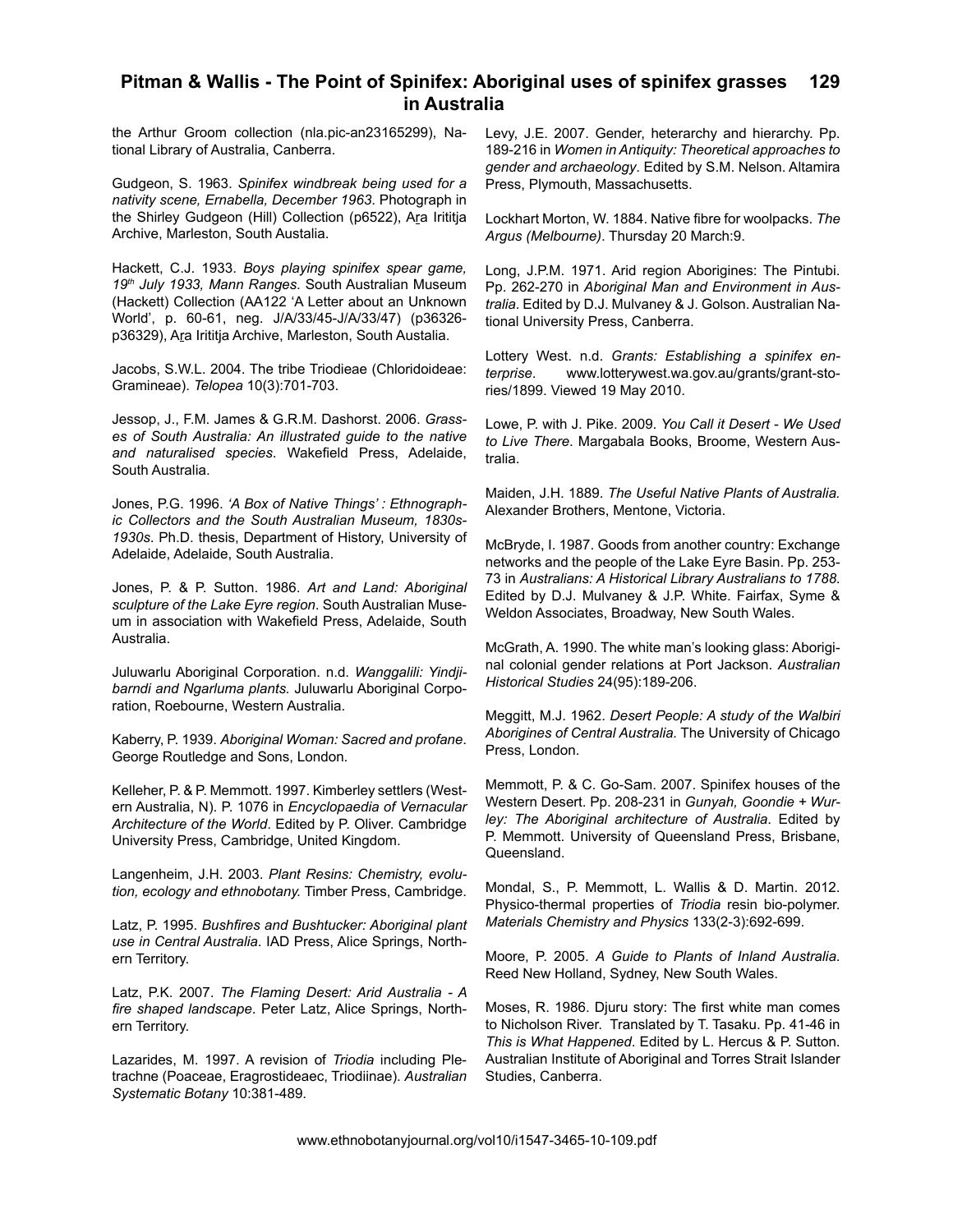Mountford, C.P. & A. Harvey. 1938. A survey of Australian Aboriginal pearl and baler shell ornaments. *Records of the South Australian Museum* 6(2):115-135.

Neave, G.B. 2010. *Regeneration of spinifex (Triodia spp.) grasslands after burning or harvesting*. B.Sc. (Honors) thesis, School of Biological Sciences, University of Queensland, Brisbane, Queensland.

Nicholls, A. 2005. The West: contemporary basket making in Western and Central Australia. Pp. 34-39 in *Woven Forms: Contemporary basket making in Australia*. Edited by B. Parkes. Australian Centre for Craft and Design, Sydney, New South Wales.

Nobbs, C.W. 1985. The legend of the Muramura Darana and his Milis at Killalpaninna. *Journal of the Anthropological Society of South Australia* 23(8):16-25.

Noone, H.V.V. 1949. Some implements of the Australian Aborigines with European parallels. *Man* 49:111-114. O'Connell, J.F. & K. Hawkes. 1981. Alyawara plant use and optimal foraging theory. Pp. 99-125 in *Hunter-Gatherer Foraging Strategies*. Edited by B. Winterhalder & E.A. Smith. University of Chicago, Chicago, Illinois.

O'Connell, J.F. & K. Hawkes. 1981. Alyawara plant use and optimal foraging theory. Pp 99-125 in *Hunter-Gatherer Foraging Strategies*. Edited by B. Winterhalder & E.A. Smith. University of Chicago Press, Chicago, Illinois.

O'Connell, J.F., P.K. Latz & P. Barnett. 1983. Traditional and modern plant use among the Alyawara of central Australia. *Economic Botany* 37(1):80-109.

Parkes, B. 2005. Editor of *Woven Forms: Contemporary basket making in Australia*. Object: Australian Centre for Craft and Design, Sydney, New South Wales.

Pate, D. 1986. The effects of drought on Ngatatjara plant use: an evaluation of optimal foraging theory. *Human Ecology* 14(1):95-115.

Peterson, N., L. Allen & L. Hamby. 2008. Editors of *The Makers and Making of Indigenous Australian Museum Collections*. Melbourne University Press, Melbourne, Victoria.

Pitman, H. 2010. *Pointless Spinifex? An investigation of Indigenous use of spinifex throughout Australia*. B.Arch. (Honors) thesis, Department of Archaeology, Flinders University of South Australia, Adelaide, South Australia.

Roth, W.E. 1897. *Ethnological Studies among the North-West-Central Queensland Aborigines*. Government Printer, Brisbane, Queensland.

Roth, W.E. 1904. *Domestic Implements, Arts and Manufactures*. North Queensland Ethnography Bulletin 7. Queensland Government Printer, Brisbane, Queensland.

Satterthwait, L. 2008. Collections as artefacts: The making and thinking of anthropological museum collections. Pp. 29-60 in *The Makers and Making of Indigenous Australian Museum Collections*. Edited by N. Peterson, L. Allen & L. Hamby. Melbourne University Press, Melbourne, Victoria.

Schulze, L. 1891. The Aborigines of the Upper and Middle Finke River: Their habitats and customs, with introductory notes on the physical and natural history features of the country. *Transactions of the Royal Society of South Australia* 14:210-246.

Sheridan, G. 1979. *Tulas and Triodia: A multidisciplinary investigation of the mechanics and antecedents of the koondi tula and their implications for prehistory*. M.A. (Qualifying) thesis, Department of Prehistory and Anthropology, School of General Studies, The Australian National University, Canberra.

Smith, N.M. 1991. Ethnographic field notes from the Northern Territory, Australia. *Journal of the Adelaide Botanic Gardens* 14(1):1-65.

Spencer, B. 1896. Part 4: Anthropology. Pp. 1-200 in *Report of the Work of the Horn Scientific Expedition to Central Australia*. Edited by B. Spencer. Melville, Mullen & Slade, Melbourne, Victoria.

Spencer, B. & B. Gillen. 1899 [1938]. *The Native Tribes of Central Australia*. Macmillan and Company, London.

Spencer, B. & F.J. Gillen. 1904 [1969]. *The Northern Tribes of Central Australia.* 2nd edition. Anthropological Publications, Oosterhout, The Netherlands.

Thomas, N.W. 1906. *The Native Races of The British Empire: Natives of Australia*. Archibald Constable and Company, London.

Thomson, D.F. 1964. Some wood and stone implements of the Bindibu tribe of central Western Australia. *Proceedings of the Prehistoric Society* 30:400-422.

Tindale, N.B. 1965. Stone implement making among the Nakako, Ngadadjara and Pitjandjara of the Great Western Desert. *Records of the South Australian Museum* 15:131- 164.

Tindale, N.B. 1977. Adaptive significance of the Panara or grass seed culture of Australia. Pp. 345-349 in *Stone Tools as Cultural Markers: Change, Evolution and Complexity*. Edited by R.S.V. Wright. Australian Institute of Aboriginal Studies, Canberra.